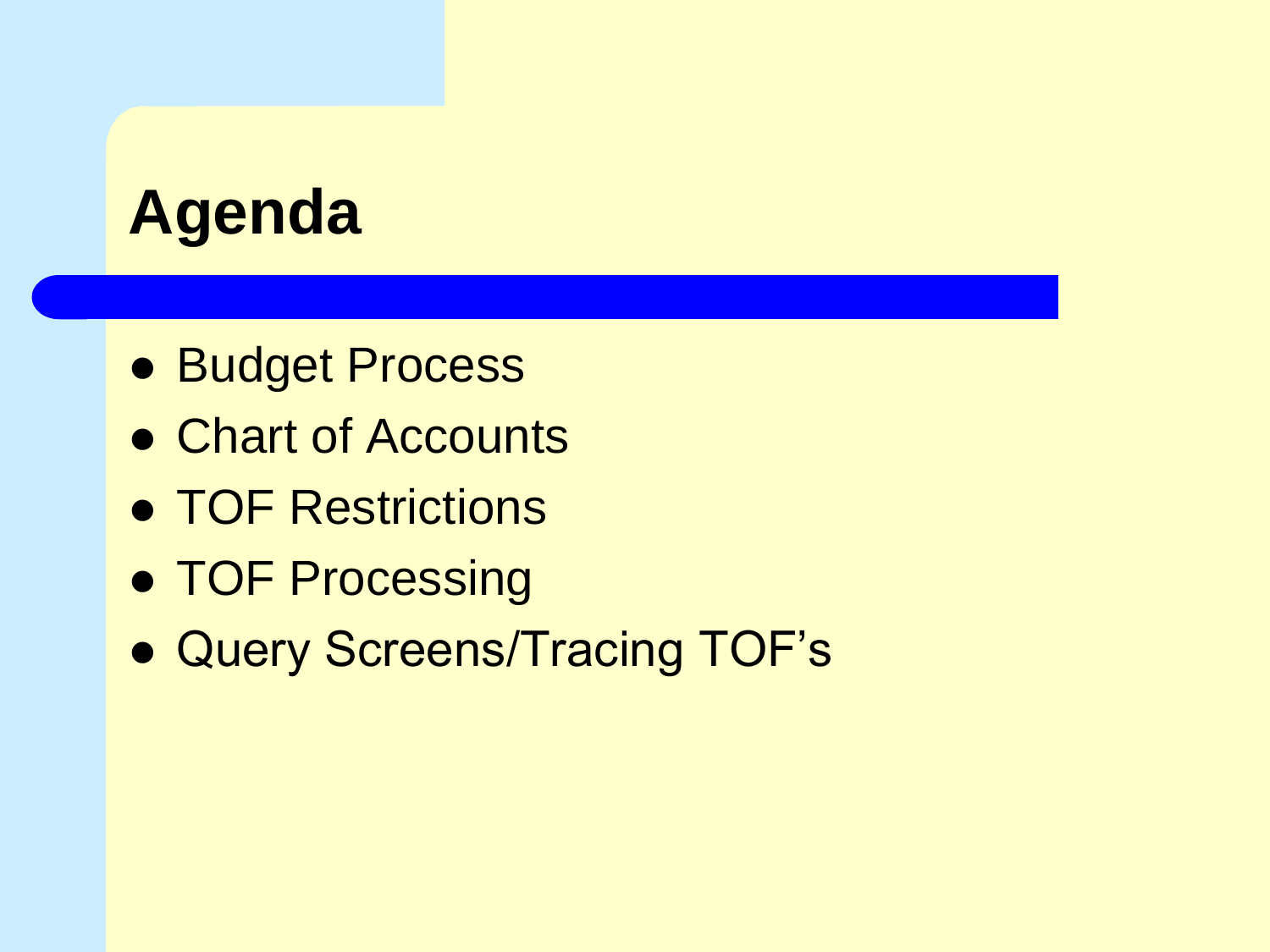#### **Budget Process**

- ⚫ Permanent Budget
- ⚫ Current or Operating Budget

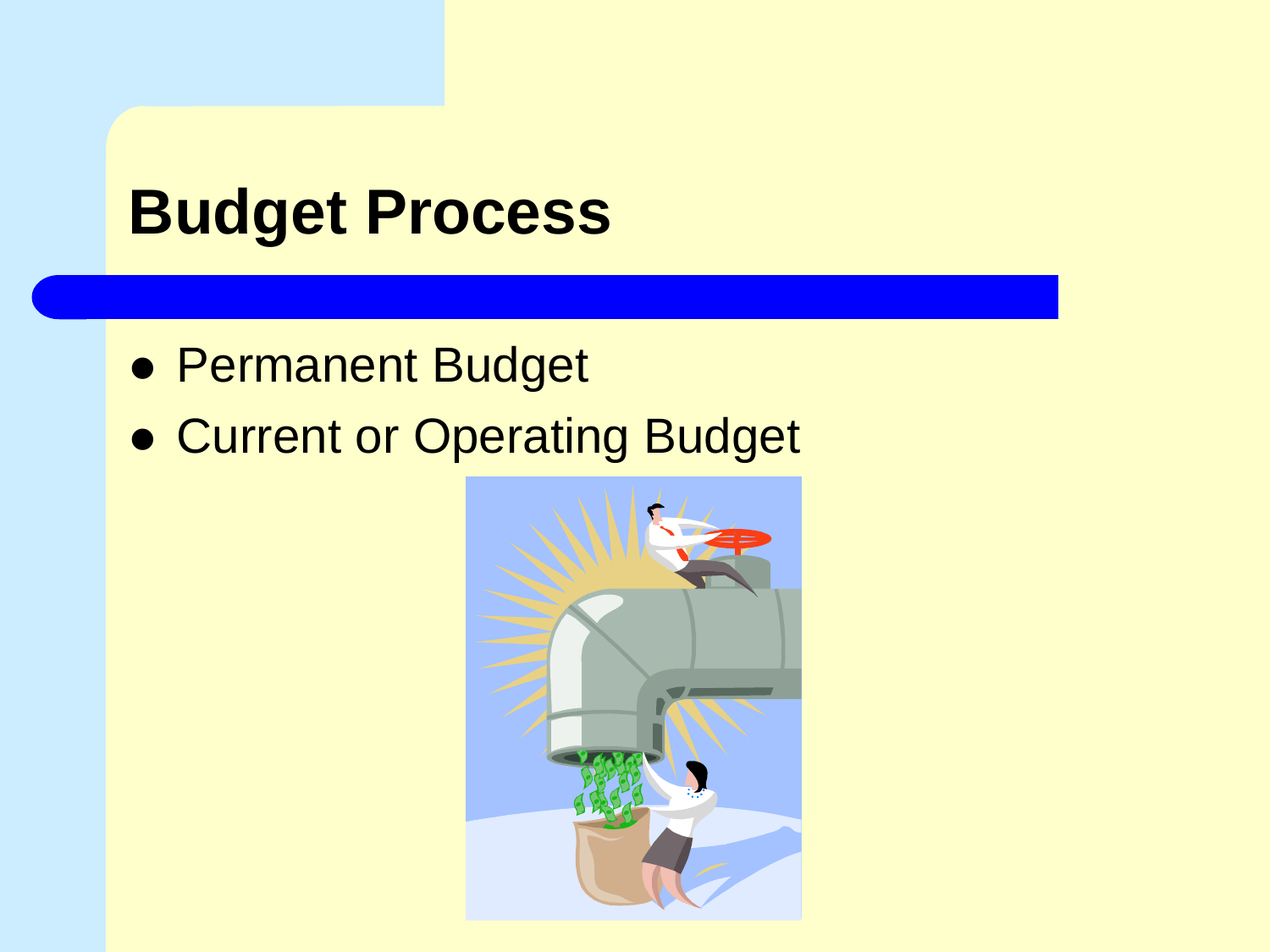#### **Permanent Budget**

- ⚫ What is budgeted to recur on an annual basis.
- ⚫ Financial Manager's Workbench (FMW)
	- Independent of FIS
	- Manages permanent budget
		- Permanent funding \$\$
		- ⚫ Permanent FTE (Full Time Equivalency)
	- Annual interface with FIS
	- "Next" year
	- Does not include Contracts & Grants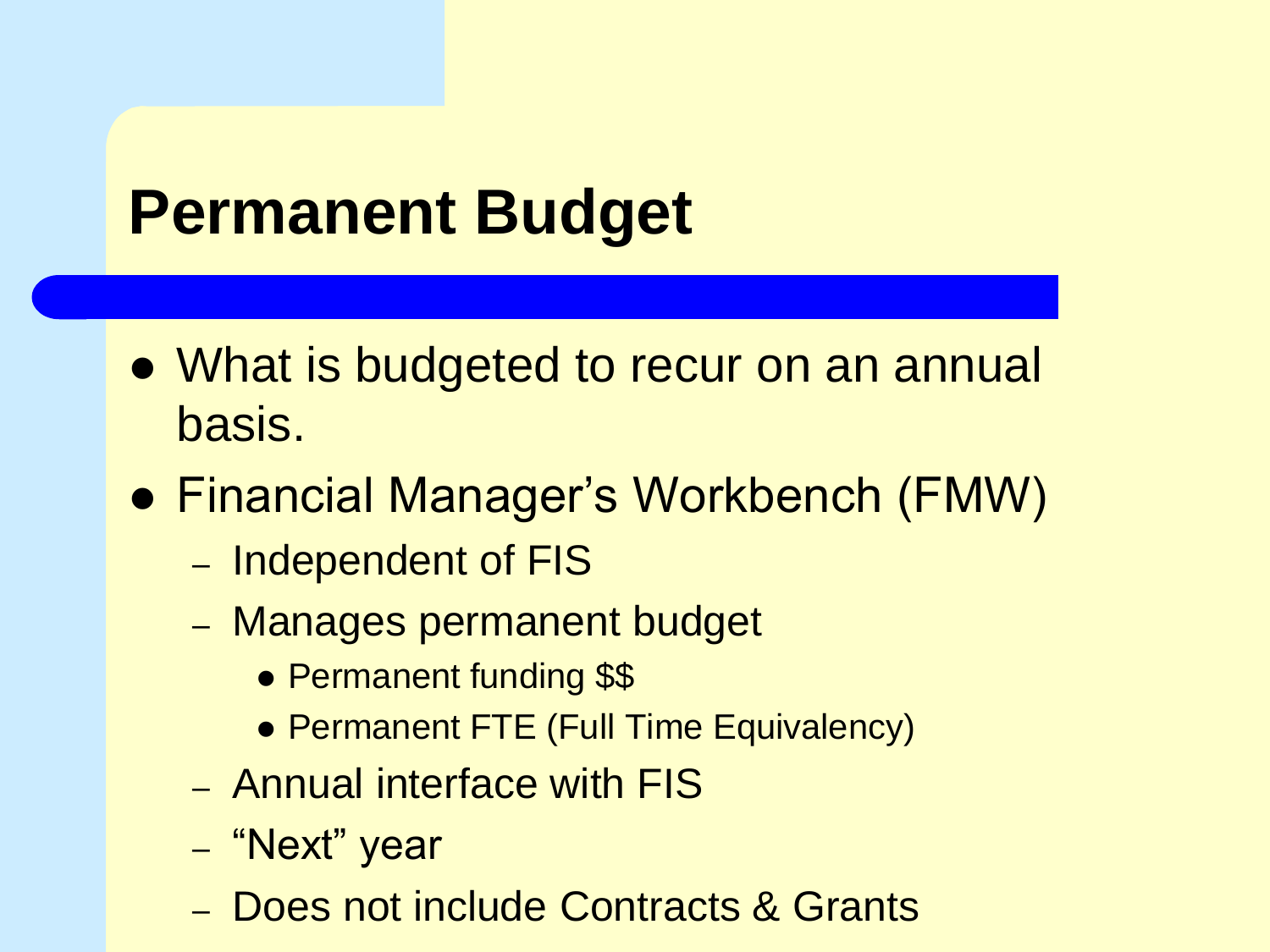#### **Permanent Budget**

#### Permanent Budget Details by Organization Level (Includes Revenue Accounts)





| <b>1234 Division Administration</b>             |                    | Run Date: 09/15/12 10:15 AM |               |  |
|-------------------------------------------------|--------------------|-----------------------------|---------------|--|
|                                                 |                    | 2014                        | 2014          |  |
| Fund, Org, Account Pool                         | <b>Trans. Type</b> | <b>FTE</b>                  | <b>Budget</b> |  |
| 19900 General State Appropriations              |                    |                             |               |  |
| 404567 Div/Admin & Curriculum                   |                    |                             |               |  |
| B00000 ACADEMIC SALARIES                        |                    | 1.00                        | 100,000       |  |
| <b>B01000 STAFF SALARIES</b>                    |                    | 11.25                       | 650,000       |  |
| B03000 Non-Capital Expenditure-Budget           |                    |                             | 35,000        |  |
| Total 404567 Div/Admin & Curriculum             |                    | 12.25                       | 785,000       |  |
| <b>Total 19900 General State Appropriations</b> |                    | 12.25                       | 785,000       |  |
|                                                 |                    |                             |               |  |
| <b>Total</b>                                    |                    | 12.25                       | 785,000       |  |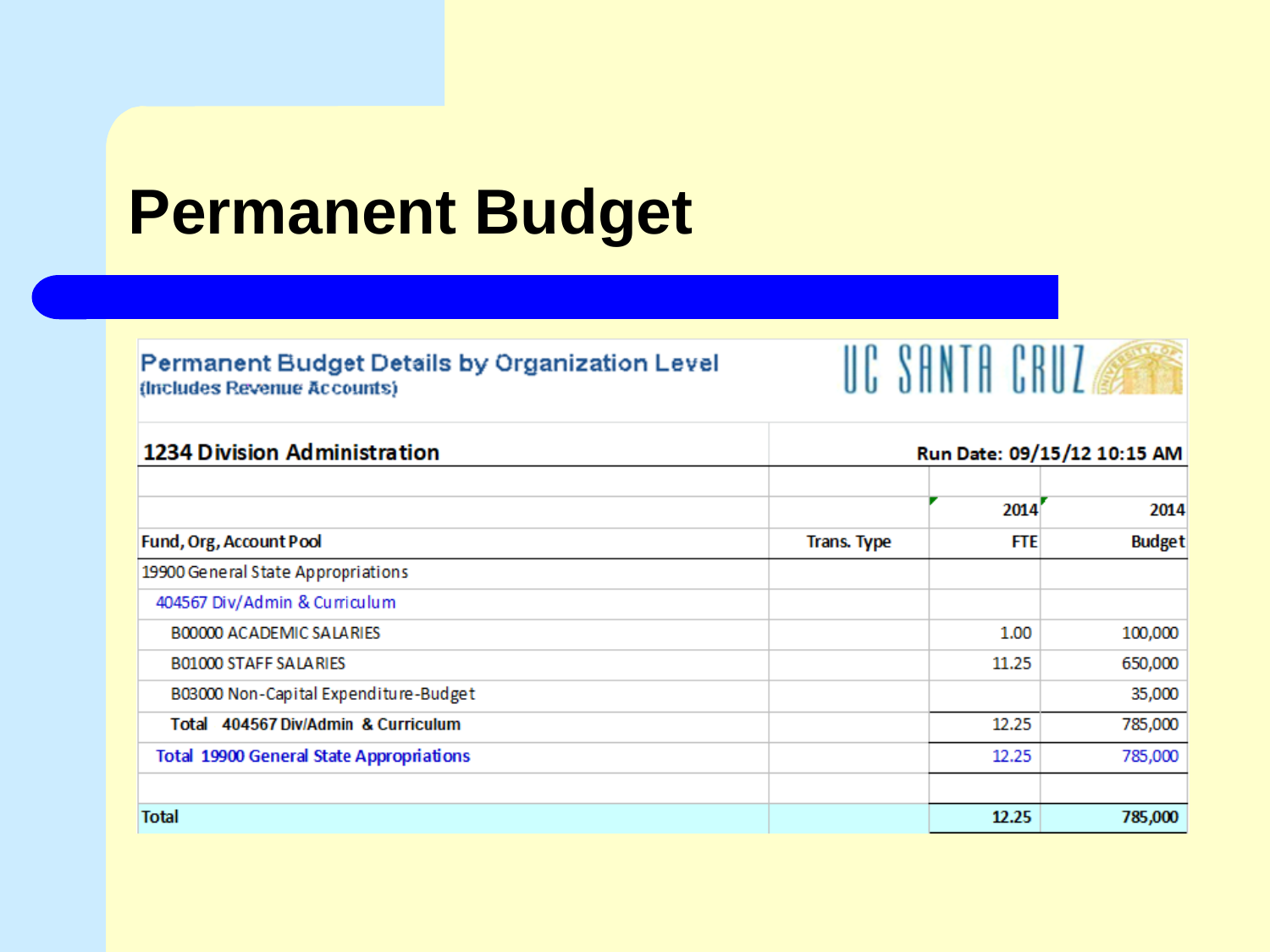## **Operating Budget**

- Sum of all \$ budgeted for operations in a FY
- ⚫ FIS Banner
	- Permanent budget from FMW
	- Prior year carry forward
	- Contracts & Grants
		- ⚫ Managed by Extramural Funds Office
	- One-time allocations for special projects
		- ⚫ UCOP, Campus Provost, Vice Chancellor, Dean
	- Mid-year adjustments, such as for salary actions (merits, range adjustments, reclasses, etc.)
		- TOF's are 1 time adjustments. Affect current FY only.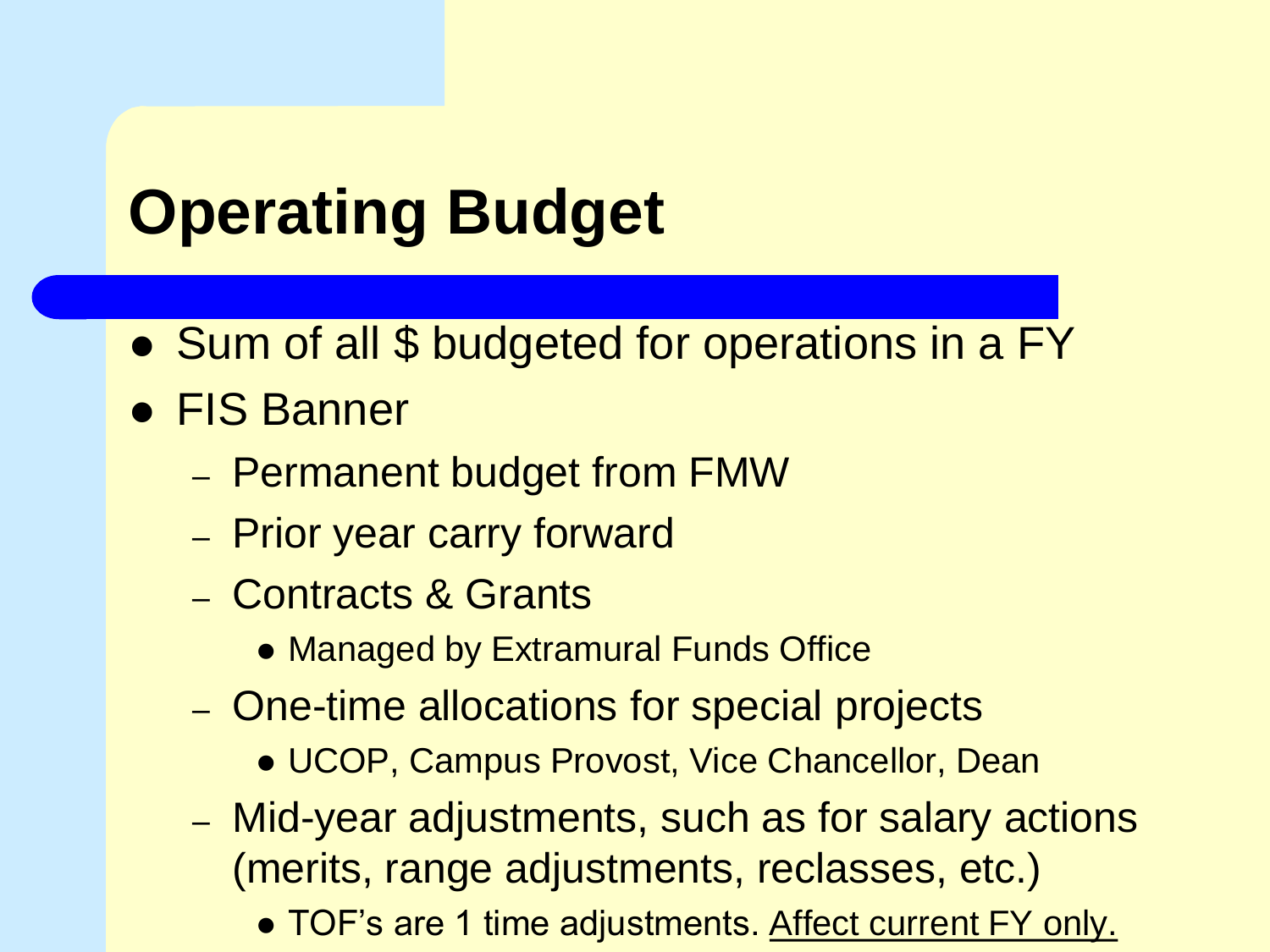# **Operating Budget**

#### **Operating Budget Summary by Org-Fund-Acct Pool**

**Fiscal Year 2015**

|        |                                                 |         |                  |                    | Total            |
|--------|-------------------------------------------------|---------|------------------|--------------------|------------------|
| 404567 | <b>Div/Admin &amp; Curriculum</b>               | Carry   | <b>Permanent</b> | <b>Budget</b>      | <b>Operating</b> |
|        |                                                 | Forward | <b>Budget</b>    | <b>Adjustments</b> | <b>Budget</b>    |
| 19900  | <b>General State Appropriations</b>             |         |                  |                    |                  |
| B00000 | <b>Academic Salaries</b>                        | 0       | 100,000          | 0                  | 100,000          |
| B01000 | <b>Staff Salaries</b>                           | 0       | 650,000          | 0                  | 650,000          |
| B03000 | Supplies & Expense                              | 0       | 35,000           | 30,000             | 65,000           |
| B06000 | <b>Benefits</b>                                 | 0       | 0                | 212,768            | 212,768          |
| B08000 | Unallocated                                     | 0       | 0                | 98,500             | 98,500           |
| B08800 | CARRYFORWARD FROM PRIOR YEAR                    | 55,000  | 0                | $\Omega$           | 55,000           |
|        | <b>Total 19900 General State Appropriations</b> | 55,000  | 785,000          | 341,268            | 1,181,268        |
|        |                                                 |         |                  |                    |                  |
|        | <b>Total 404567 Div/Admin &amp; Curriculum</b>  | 55,000  | 785,000          | 341,268            | 1,181,268        |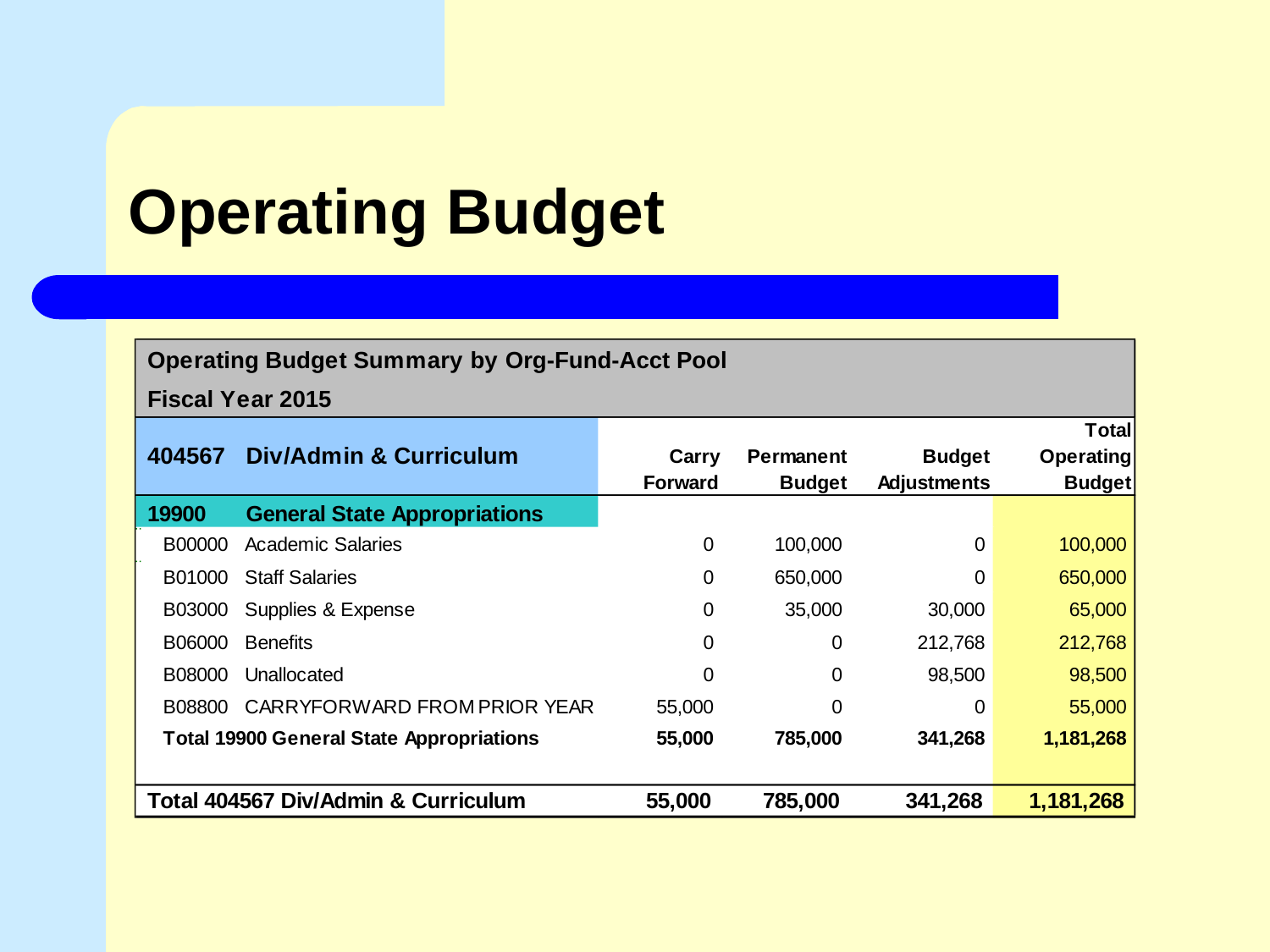### **Operating Budget- Financial Transactions Report View**

| 404567 19900   |                                                            |             |                                           |          |       |                          |               |                 |
|----------------|------------------------------------------------------------|-------------|-------------------------------------------|----------|-------|--------------------------|---------------|-----------------|
|                | <b>DIV/ADMIN &amp; CURRICULUM</b>                          |             |                                           |          |       |                          |               |                 |
|                | <b>GENERAL STATE APPROPRIATIONS</b>                        |             |                                           |          |       |                          |               |                 |
|                | <b>TD Trans Desc Detail</b>                                |             |                                           |          |       |                          |               |                 |
|                | <b>ACADEMIC SALARIES</b>                                   |             |                                           |          |       |                          |               |                 |
| <b>Account</b> | <b>Account Title</b>                                       | <b>Date</b> | <b>Description</b>                        | Doc Code | Ref 1 | Ref <sub>2</sub>         | <b>Budget</b> | <b>Balance</b>  |
| <b>B00000</b>  | <b>ACADEMIC SALARIES</b>                                   |             | 07/01/15 JULY 1 ADJ. BUDGET               | ZN000106 |       |                          | 100,000.00    |                 |
|                |                                                            |             |                                           |          |       | <b>Budget Pool Total</b> | 100.000.00    | 100.000.00      |
|                | <b>STAFF SALARIES</b>                                      |             |                                           |          |       |                          |               |                 |
| <b>Account</b> | <b>Account Title</b>                                       | <b>Date</b> | <b>Description</b>                        | Doc Code | Ref 1 | Ref <sub>2</sub>         | <b>Budget</b> | <b>Expenses</b> |
| <b>B01000</b>  | <b>STAFF SALARIES</b>                                      |             | 07/01/15 JULY 1 ADJ, BUDGET               | ZN000106 |       |                          | 650,000.00    |                 |
|                |                                                            |             |                                           |          |       | <b>Budget Pool Total</b> | 650,000.00    | 650,000.00      |
|                | NON-CAPIAL EXPENDITURE-BUDGET                              |             |                                           |          |       |                          |               |                 |
|                |                                                            |             |                                           |          |       |                          |               |                 |
| <b>Account</b> | <b>Account Title</b>                                       | Date        | <b>Description</b>                        | Doc Code | Ref 1 | Ref <sub>2</sub>         | <b>Budget</b> | <b>Expenses</b> |
| <b>B03000</b>  | NON-CAPITAL EXPENDITURE-BUDGET                             |             | 09/12/15 To 400106 Prof Green for Seminar | J0441000 |       |                          | (20,000,00)   |                 |
| <b>B03000</b>  | NON-CAPITAL EXPENDITURE-BUDGET                             |             | 09/10/15 Fr 400710 FY16 EVC Supp Funding  | J0440000 |       |                          | 50,000.00     |                 |
| <b>B03000</b>  | NON-CAPITAL EXPENDITURE-BUDGET                             |             | 07/01/15 JULY 1 ADJ, BUDGET               | ZN000106 |       |                          | 35,000.00     |                 |
|                |                                                            |             |                                           |          |       | <b>Budget Pool Total</b> | 65,000.00     | 65,000.00       |
|                | <b>UNALLOCATED BUDGET</b>                                  |             |                                           |          |       |                          |               |                 |
| <b>Account</b> | <b>Account Title</b>                                       | Date        | <b>Description</b>                        | Doc Code | Ref 1 | Ref <sub>2</sub>         | <b>Budget</b> | <b>Expenses</b> |
| <b>B08000</b>  | <b>UNALLOCATED BUDGET</b>                                  |             | 10/05/15 Special Project Fuding fr UCOP   | KA000105 |       |                          | 98,500.00     |                 |
|                |                                                            |             |                                           |          |       | <b>Budget Pool Total</b> | 98.500.00     | 98.500.00       |
|                | <b>CARRYFORWARD FROM PRIOR YEAR</b>                        |             |                                           |          |       |                          |               |                 |
| <b>Account</b> | <b>Account Title</b>                                       | <b>Date</b> | <b>Description</b>                        | Doc Code | Ref 1 | Ref <sub>2</sub>         | <b>Budget</b> | <b>Balance</b>  |
| <b>B08800</b>  | CARRYFORWARD FROM PRIOR YEAR 07/01/15 BUDGET CARRY FORWARD |             |                                           | BD120015 |       |                          | 55,000.00     |                 |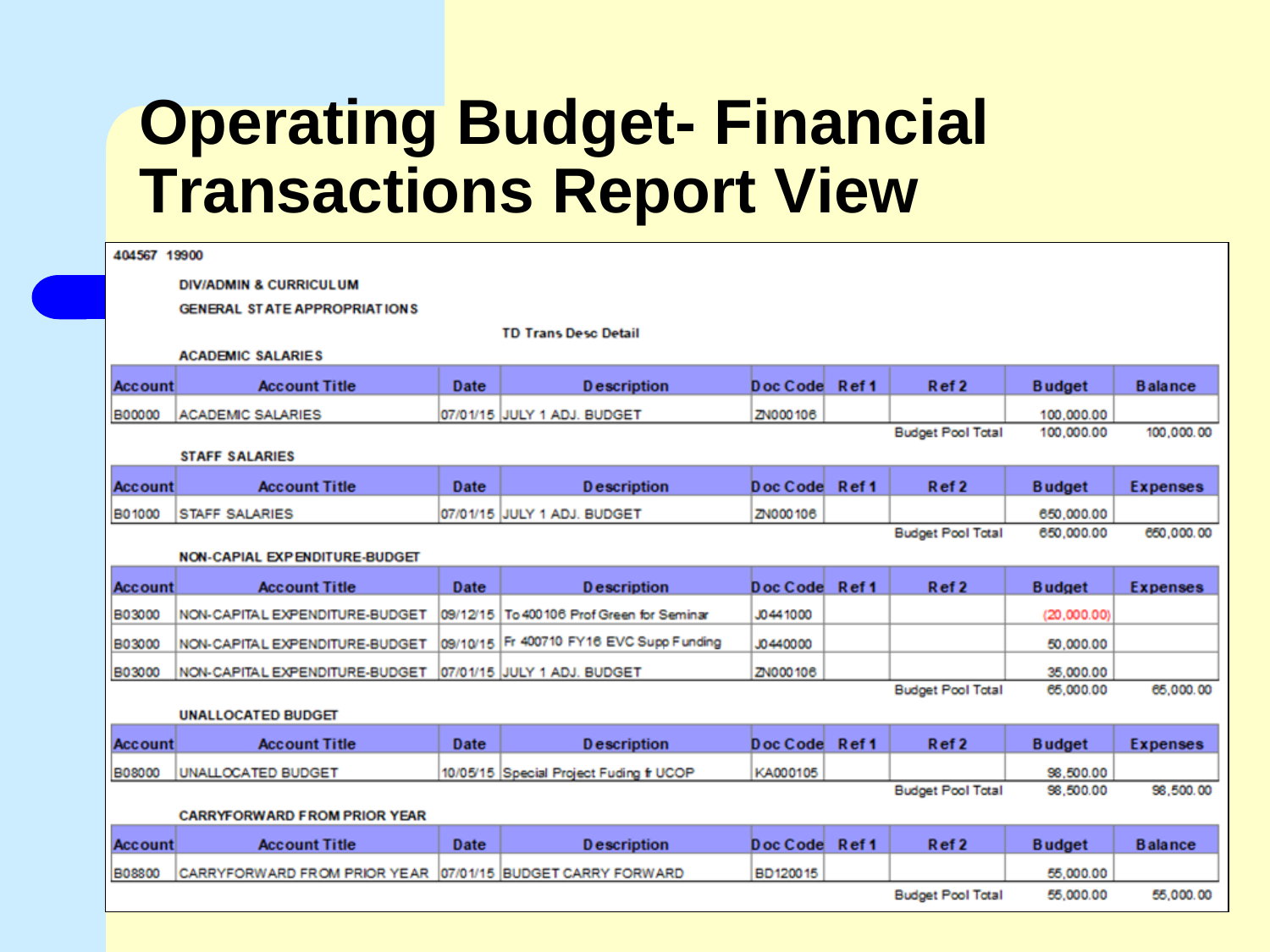- ⚫ **F**und Defines and categorizes source
- ⚫ **O**rganization Defines whose funds
- ⚫ **A**ccount Defines and categorizes budget or expenditure
- ⚫ **P**rogram Defines function (Instruction, Research, Public Service, Libraries, etc.)
- ⚫ **A**ctivity User defined; unit level accounting
- ⚫ **L**ocation UC location, not needed in TOFs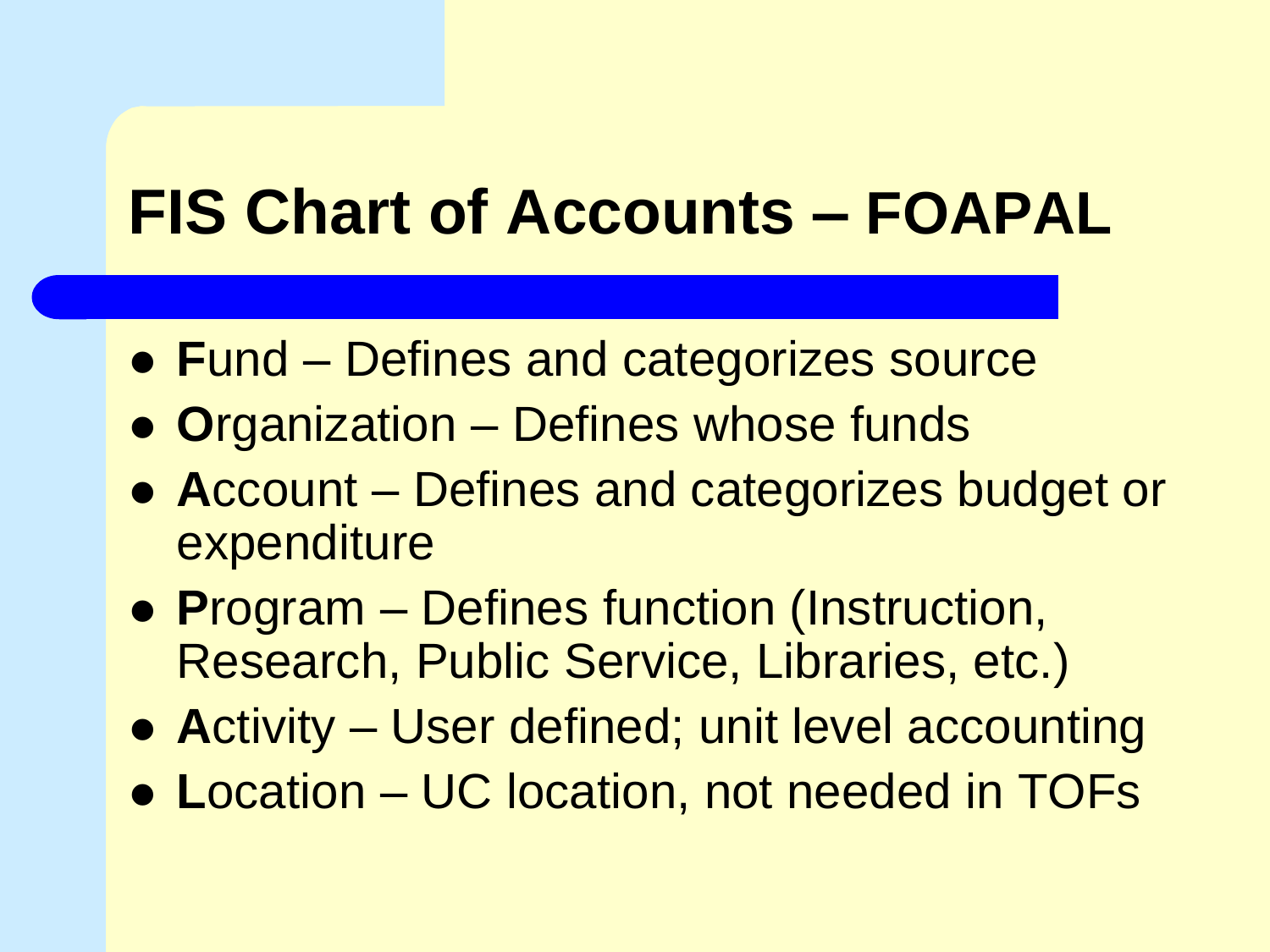- Major Fund Categories *\*Note: This is not a complete list of categories/fund ranges.* \*For a complete list of funds, see the "Fund Hierarchy Report in Infoview (in Corporate Categories/Financial Operating/Chart of Accounts)
	-
	- Plant Funds (01XXX)
	-
	- General Funds (199XX)
	- Student Fees (20000-20399)
	- Federal Contracts & Grants (21000-33999, 81000-87999)
	- Endowments (34000-39999)
	-
	- Service Enterprise (66000-68999)
	- Auxiliary Enterprise (70000-74999)

– Agency (00001-00300) – Loan Funds (02000-03999) – Private Gifts (40000-57299)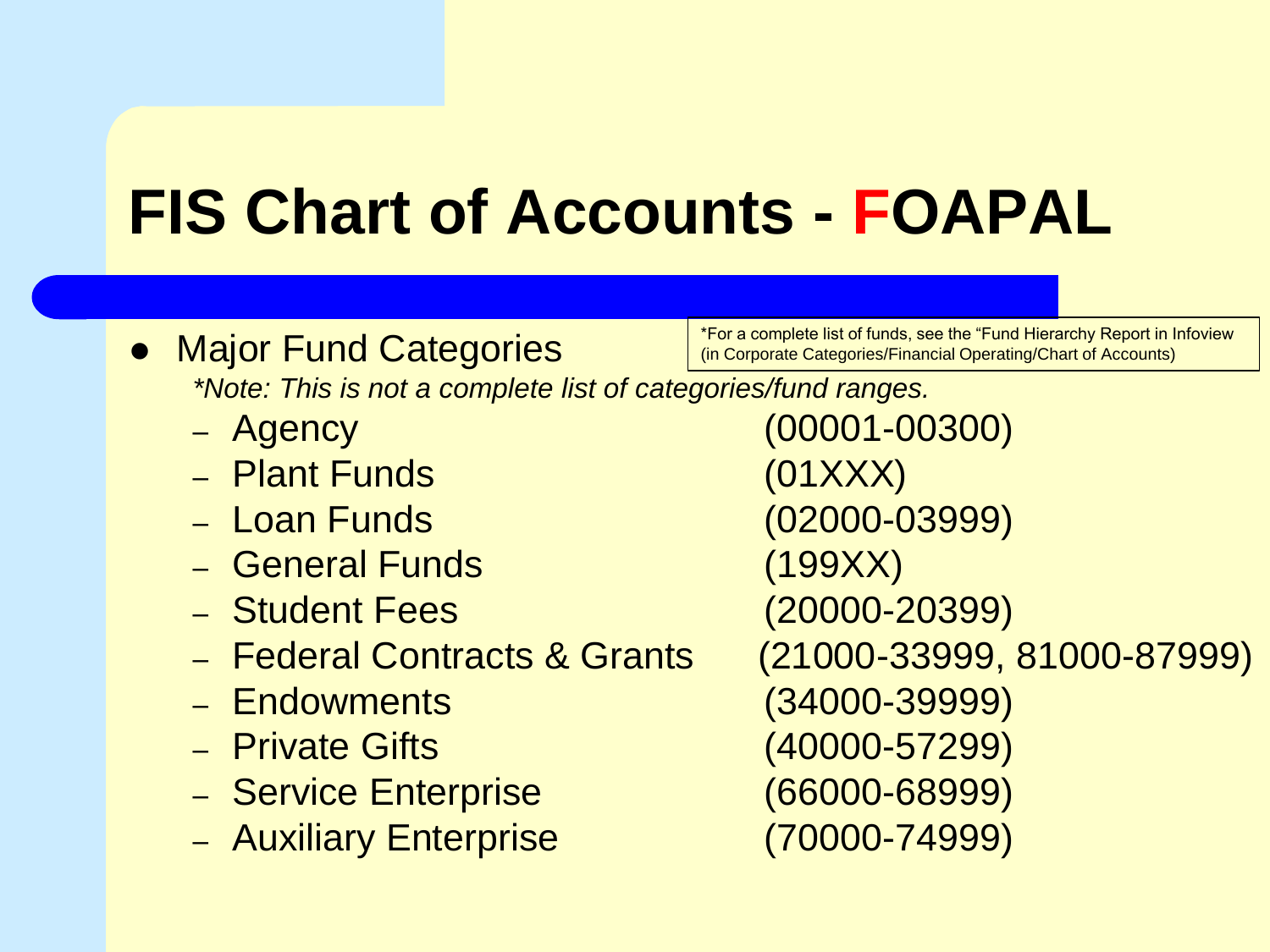#### ● Data Enterable Organization Codes

– Instruction (40XXXX) – Academic Support (43XXXX) – Research (44-59XXXX) – Libraries (60XXXX) – University Extension (61XXXX) – Public Service (62XXXX) – Maint & Op of Phys Plant (64XXXX) – General Administration (66XXXX) – Student Services (68XXXX) – Institutional Support (72XXXX) – Auxiliary Enterprise (76XXXX) – Student Financial Aid (77-79XXXX) – Unallocated (80XXXX) – Plant construction (97-99XXXX)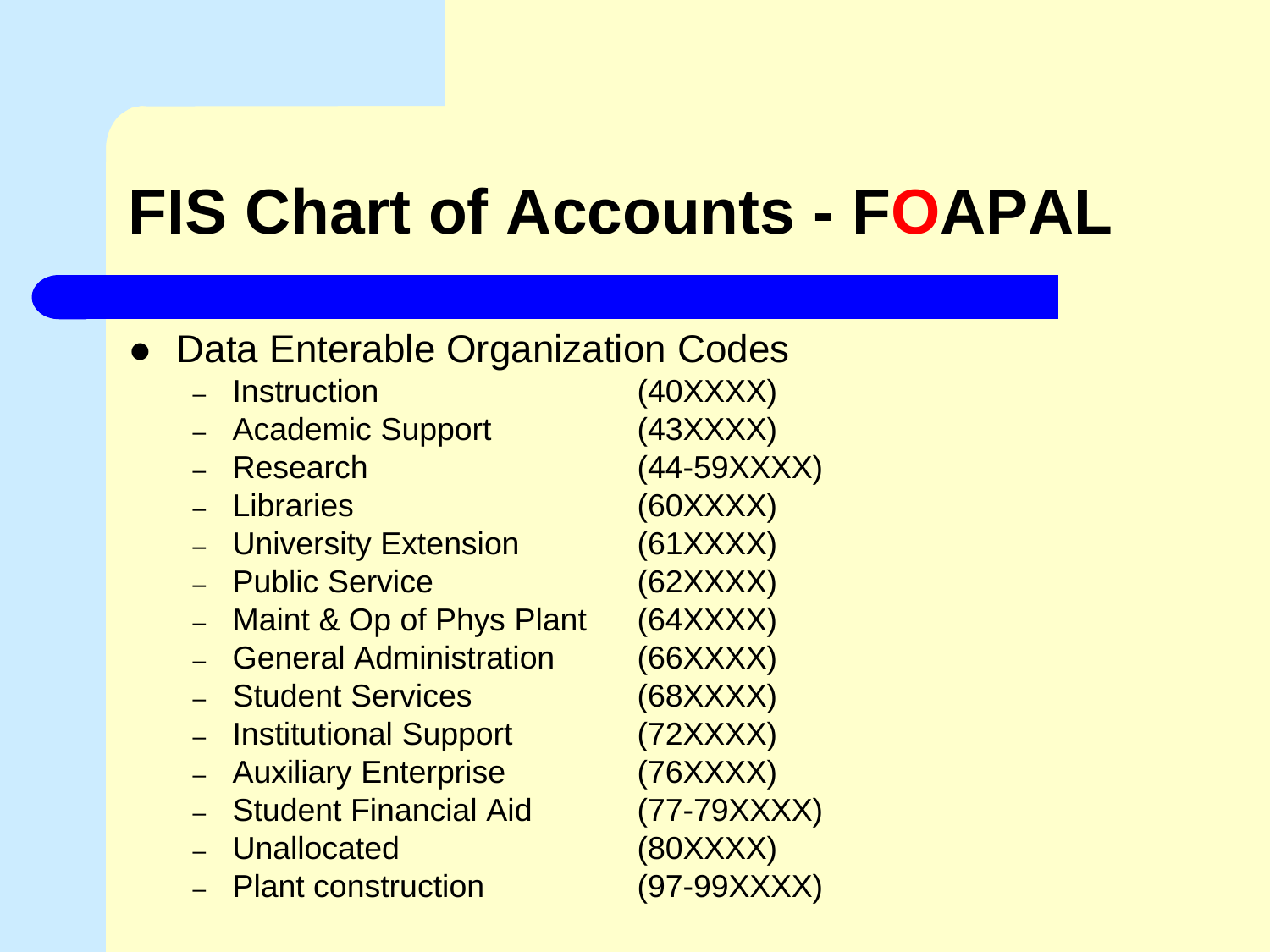#### **ORGANIZATIONAL HIERARCHY**

- Defines "who" is authorized to spend the \$\$\$
	- Roll-up Orgs
		- Level 1 = Entire Campus (Chancellor)
		- Level 2 = Division/Group of Divisions (Vice-Chancellor)
		- Level 3 = Sub-Division/Division (Dean)
		- Level 4 = Unit/Department
		- Level 5 = Unit/Department Function (not required)
	- Data Enterable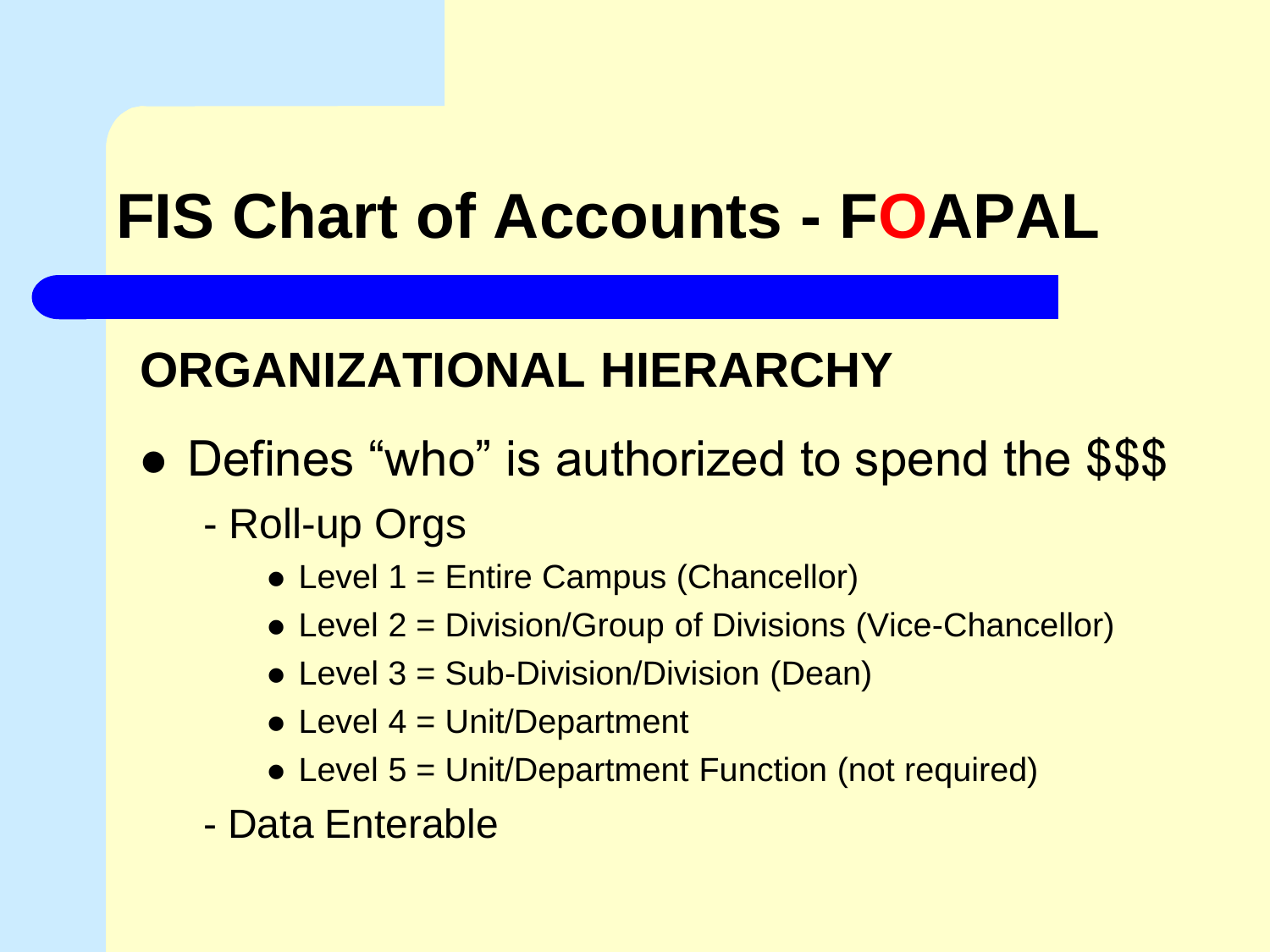#### **ORGANIZATIONAL HIERARCHY**

- Level  $2 = 11$  Academic Units
	- $-$  Level  $3 = 114$  Social Sciences
		- $\bullet$  Level 4 = 1792 Soc Sci Administration
			- Data Enterable = 403000 SOCSCI/Admin/Dean
			- Data Enterable = 405002 SOCSCI/Admin/Business Services
		- $\bullet$  Level 4 = 1987 Psychology
			- Level 5 = 50297 SOCSCI/Psychology/Dept Ops
				- Data Enterable = 403060 SOCSCI/PS/Admin
				- Data Enterable = 403068 SOCSCI/PS/Temp Staff
			- Level 5 = 50298 SOCSCI/Psychology/Start-up
				- ⚫ Data Enterable = 405058 SOCSCI/PS/Start-up/Crosby
				- Data Enterable = 405077 SOCSCI/PS/Start-up/Fox Tree
			- Level 5 = 50299 SOCSCI/Psychology/Research
				- ⚫ Data Enterable = 445294 SOCSCI/PS/Rsch/Crosby
				- Data Enterable = 445295 SOCSCI/PS/Rsch/Eox Tree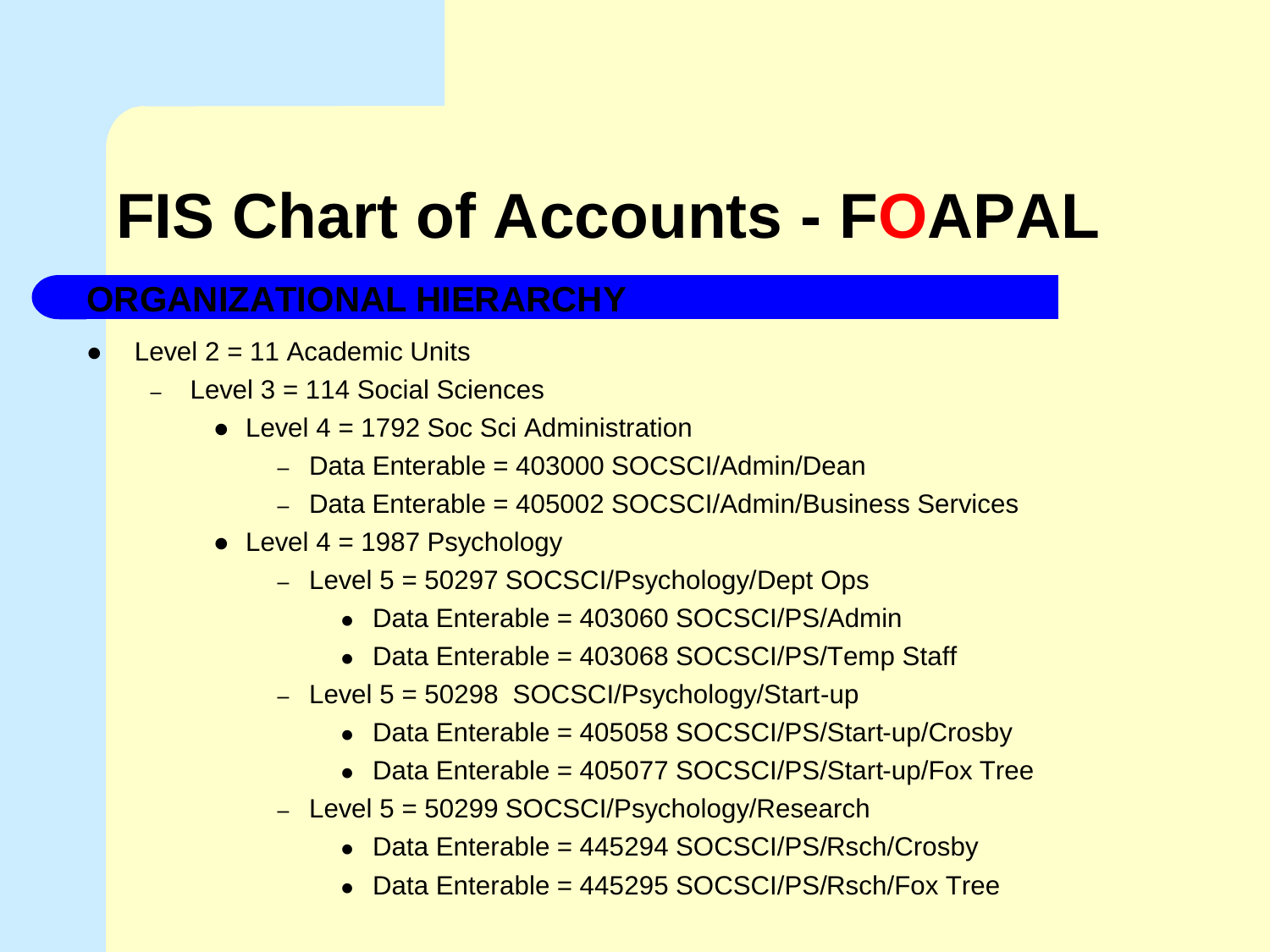#### ⚫ Program/Organization Types

- **40** Instruction
- **43** Academic Support
- **44-59** Research
- **60** Libraries
- **61** University Extension
- **62** Public Service
- **64** Maint. & Operation of Physical Plant
- **66** General Administration
- **68** Student Services
- **72** Institutional Support
- **76** Auxiliary Enterprises
- **77-79** Student Financial Aid
- **80** Various Unallocated Provisions & Holding
- **90-99** Plant Construction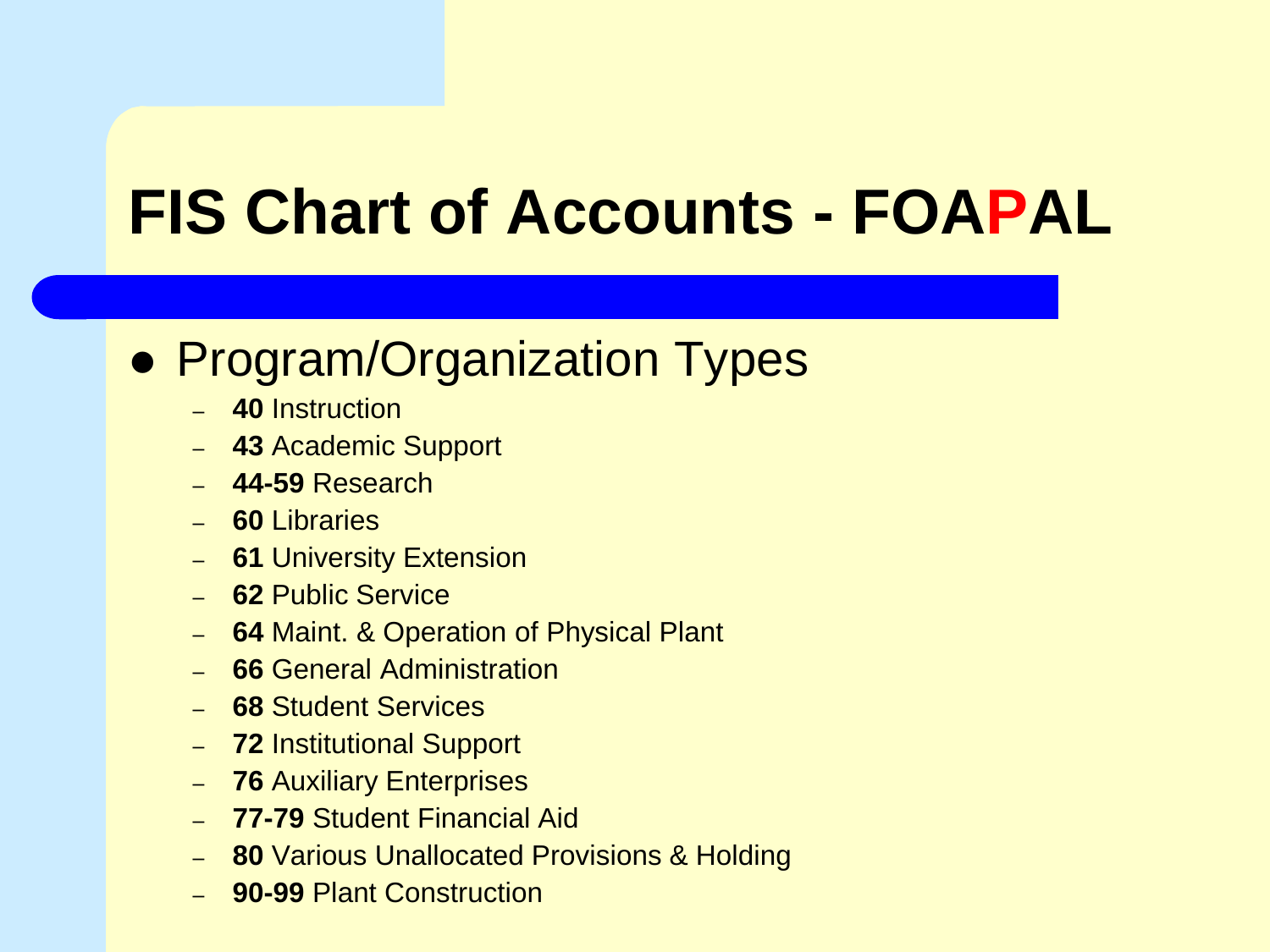#### ● Common Account Code Conventions

- **00XXXX** Expenditure Accounts
- **B0X000** Budget Pool Accounts
- **CGXXXX Contract and Grant Accounts**
- **PXXXXX** Payroll Accounts
- **RXXXXX** Revenue Accounts
- ⚫ Activity Codes
	- User-Defined Accounts.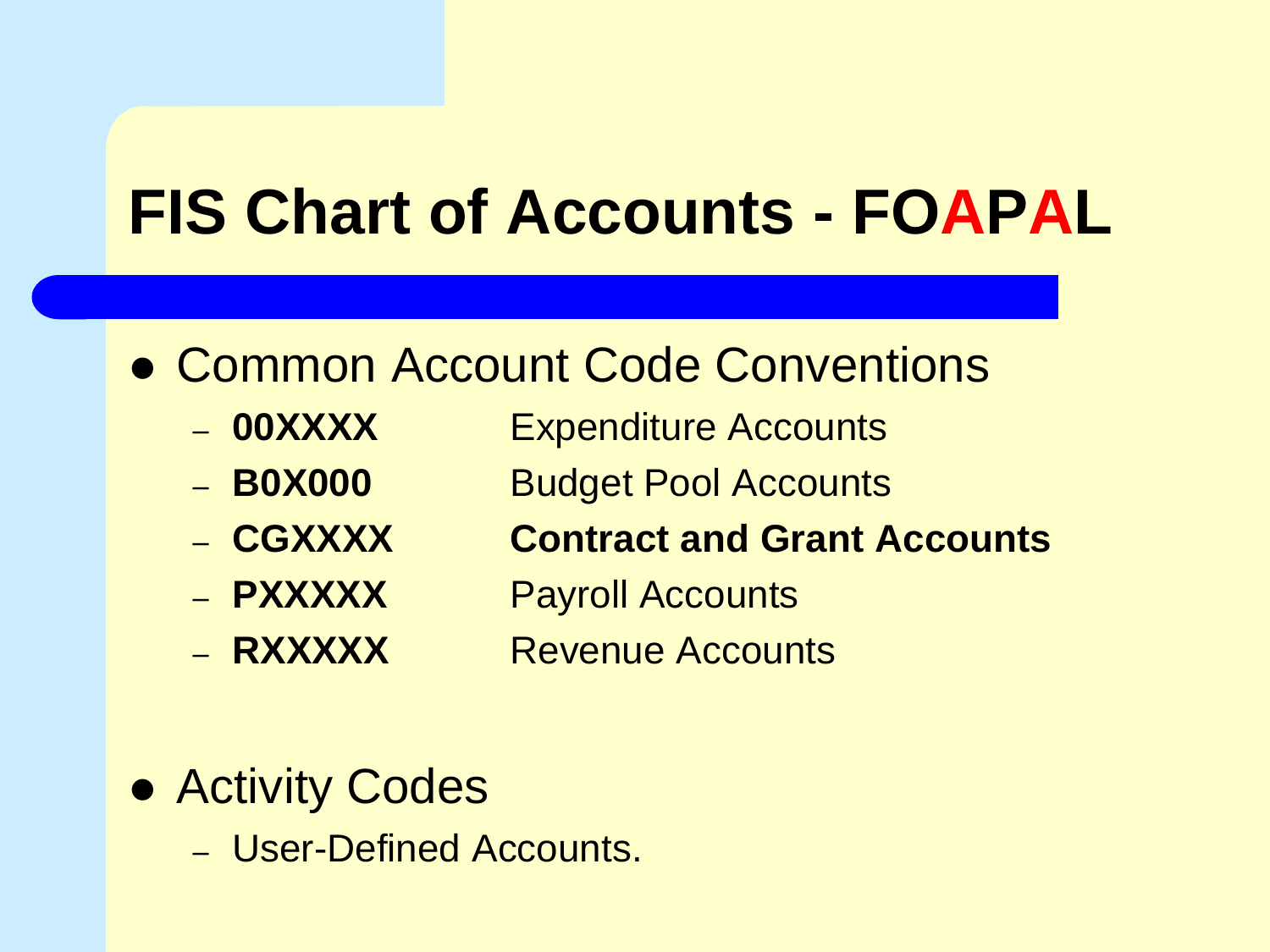#### ● Budget Pool Accounts

*Note: 3rd Character is called the "sub."*

- B0**0**000 Academic Salaries
- B0**1**000 Staff Salaries
- B0**2**000 General Assistance
- B0**3**000 Non-Capital Expenditure
- B0**4**000 Capital Expenditure
- B0**6**000 Retirement & Employee Benefits
- B0**8**000 Unallocated
- B0**9**000 Recharge Revenue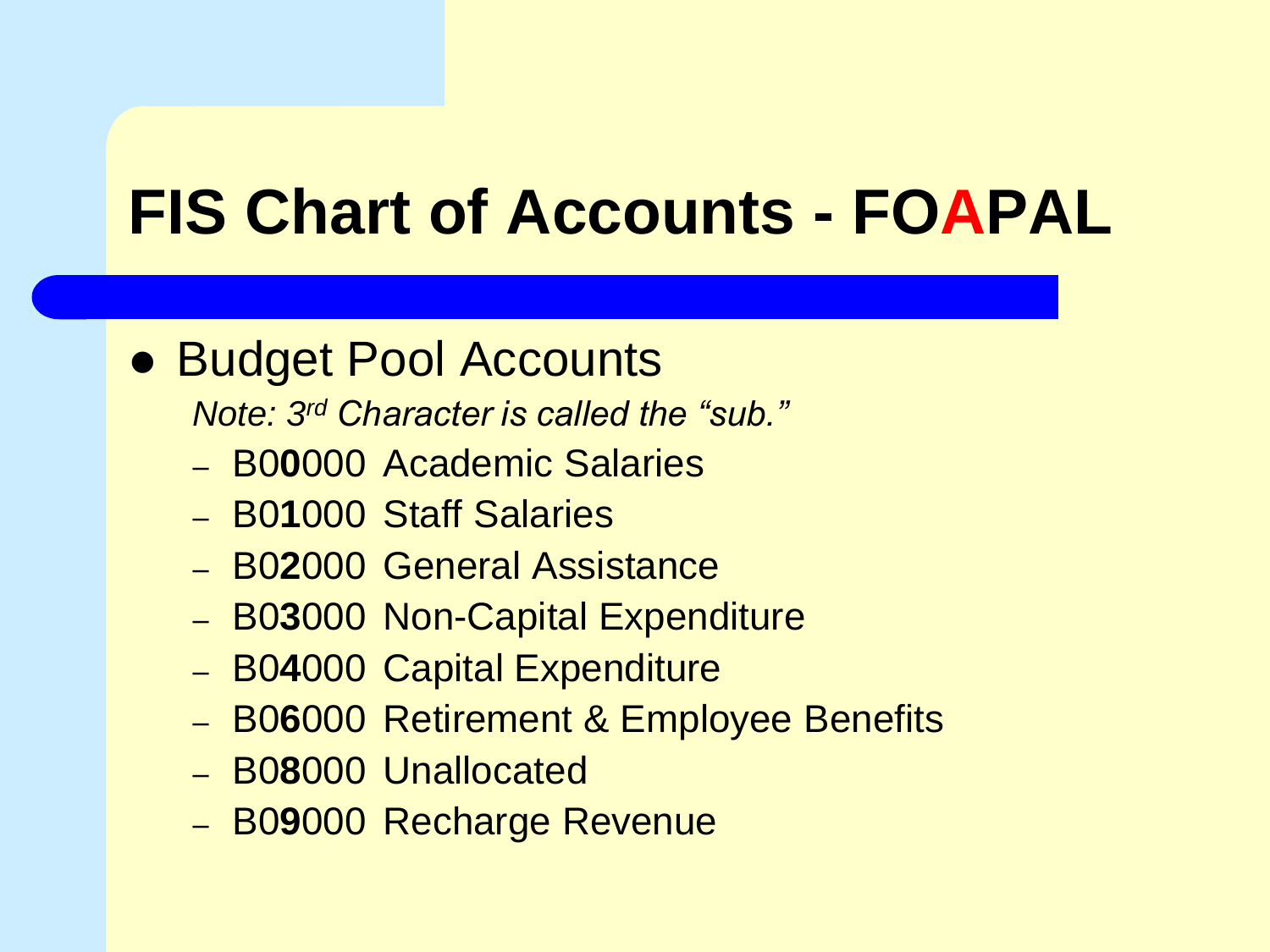## **XTOF Restrictions**

**General Rule:** *If the system won't allow it, send it on a paper TOF form to the appropriate office. Form: <http://mediafiles.ucsc.edu/planning/budget-documents/tofform.xls>*

- Adjustments to Revenue Budget Analysis & Planning
- ⚫ Adjustments to Plant Funds Plant Accounting
- Adjustments to Contract & Grant Funds Extramural Funds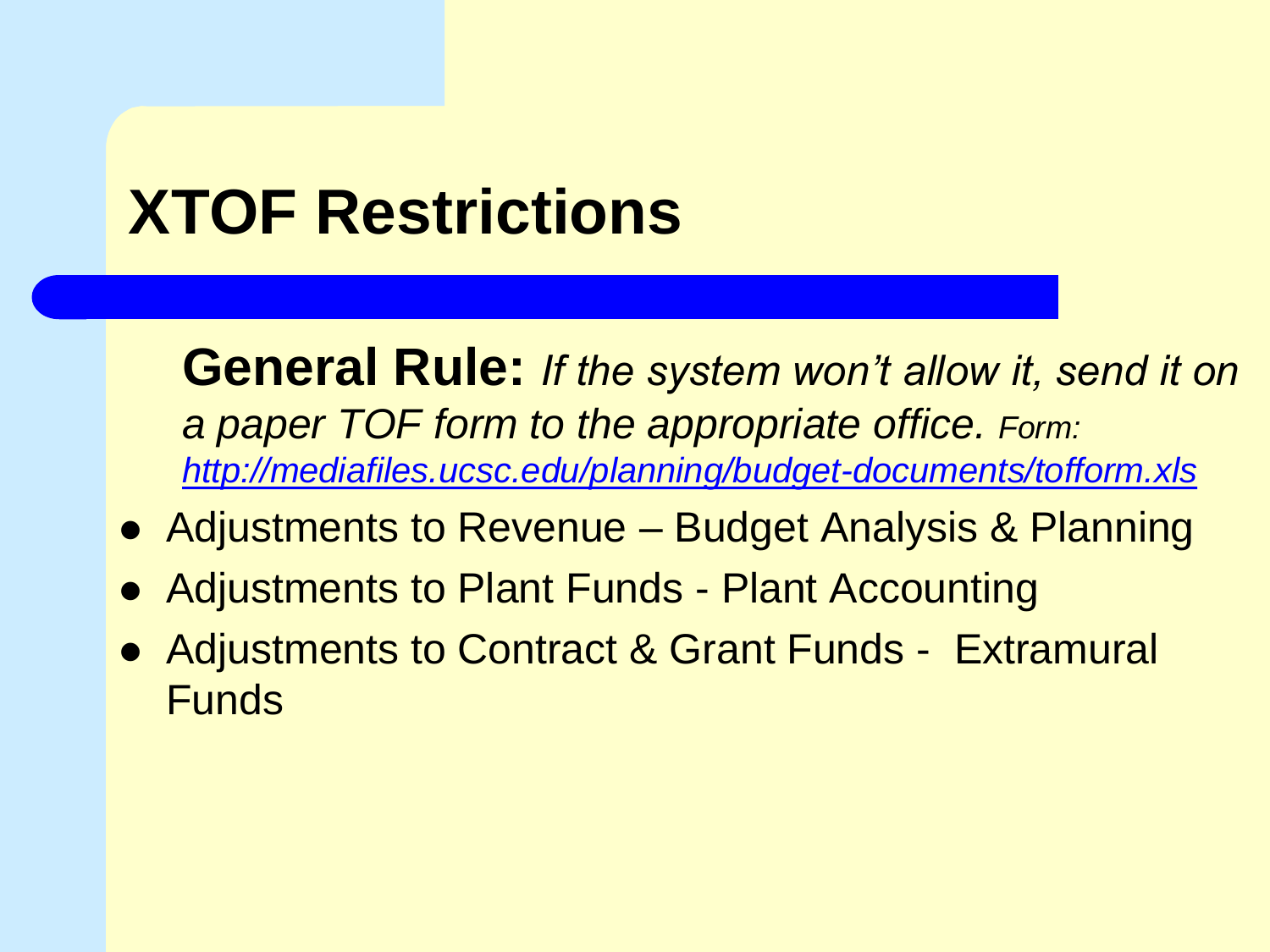#### **Restricted Transfers**

● Primary Budgetary Program Control Points

– General Funds (19900) are allocated at the Program Code level based on approved budgets. Per UC policy, this funding must remain in the program code to which it has been allocated to ensure that these funds are spent for the purposes for which they were allocated.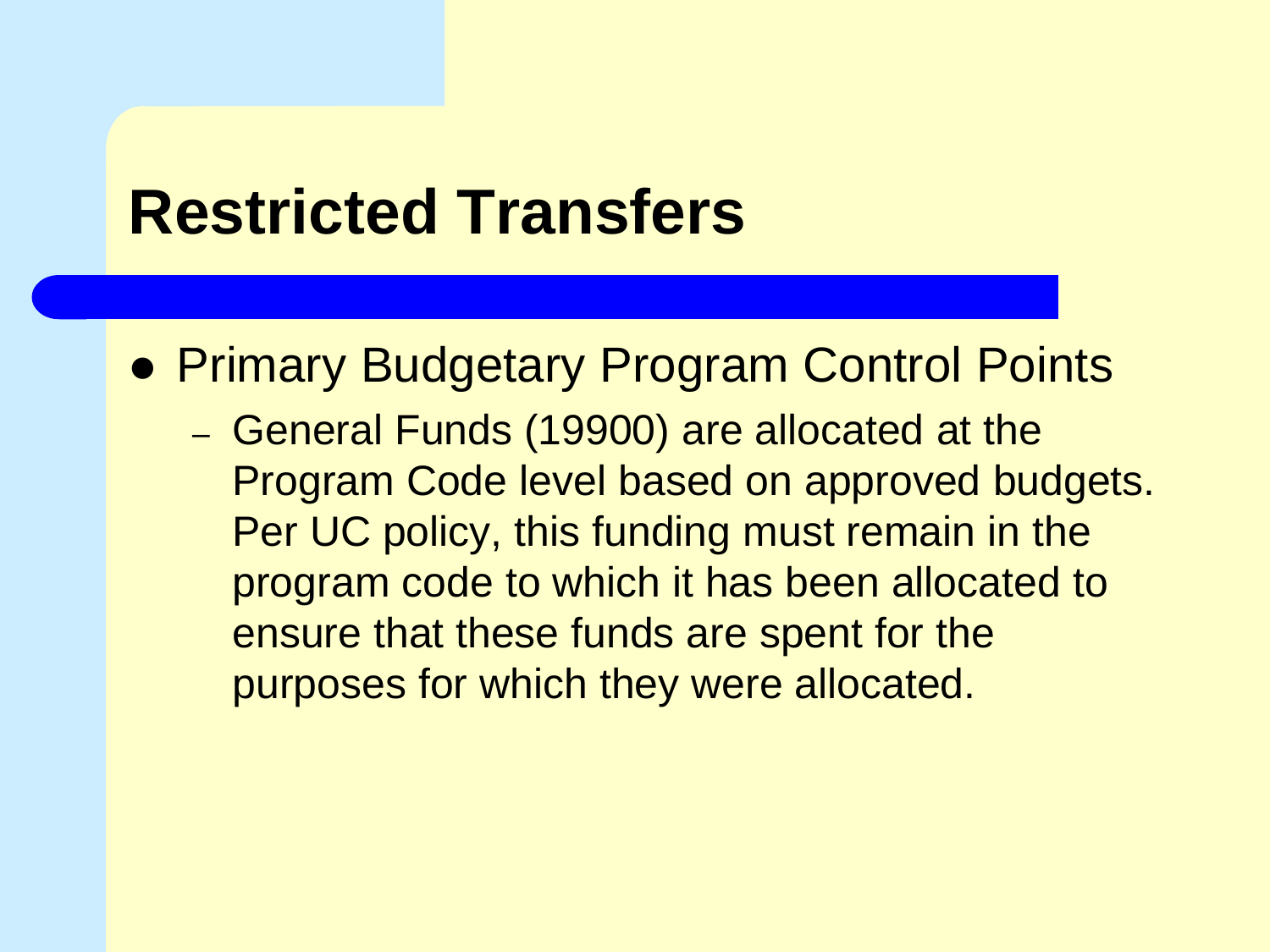#### **Restricted Transfers**

⚫ **On 19900 funds, transfers between program codes are restricted**, *except for the following which are allowable*:

> 40 Instruction **43 Academic Support** 40 Ins./43 Ac. Sup. **60 Libraries** 66 General Admin <>>>>>>>> 72 Institutional Support 80 Unalloc. Prov.  $\leftarrow$  Any Program Code 44-59 Research 44-59 Research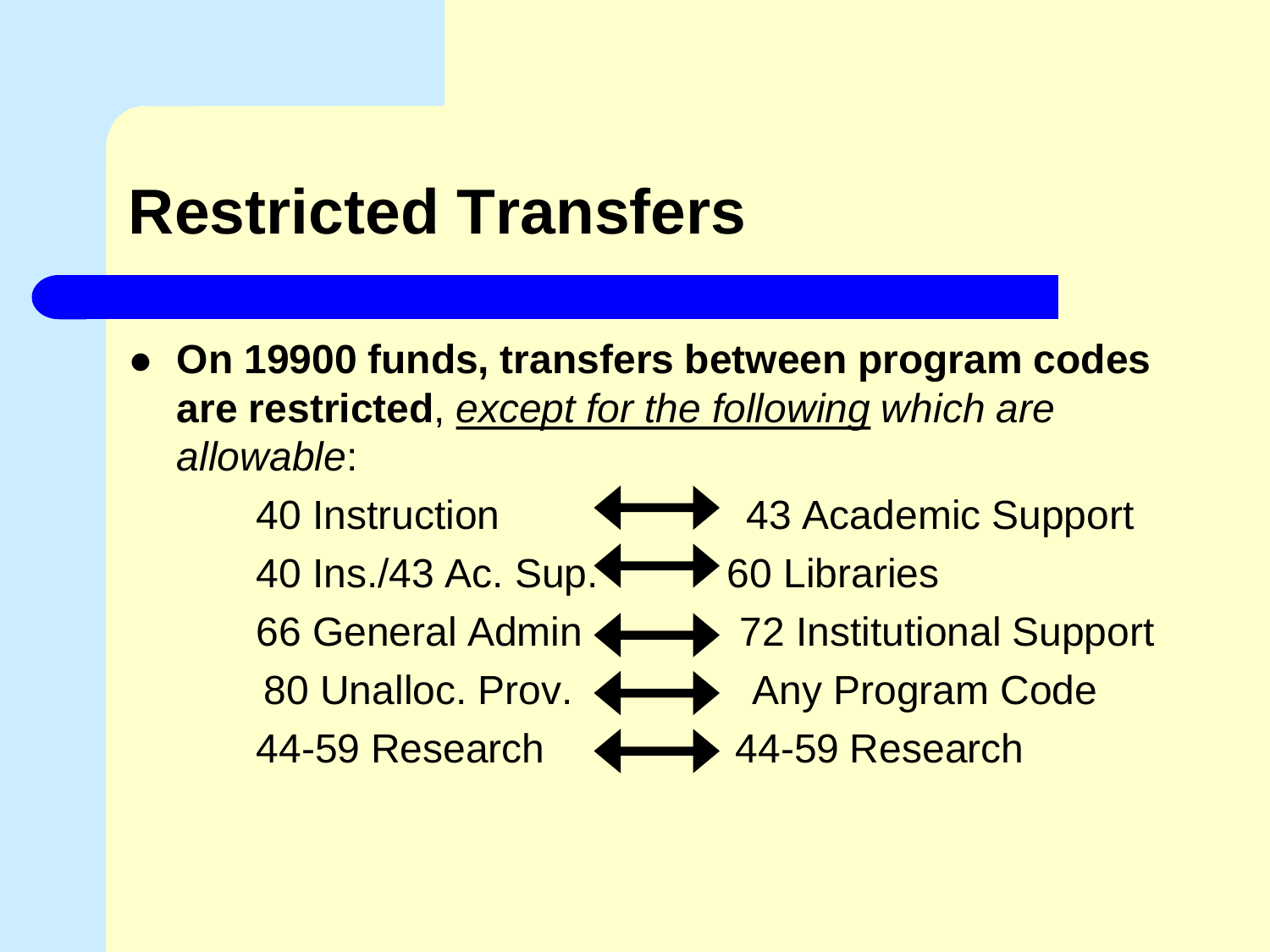#### **Restricted Transfers**

- ⚫ Restricted TOF's must be routed to Budget Analysis and Planning for review, either by paper form or electronically.
	- *Form: [http://mediafiles.ucsc.edu/planning/budget](http://mediafiles.ucsc.edu/planning/budget-documents/tofform.xls)documents/tofform.xls*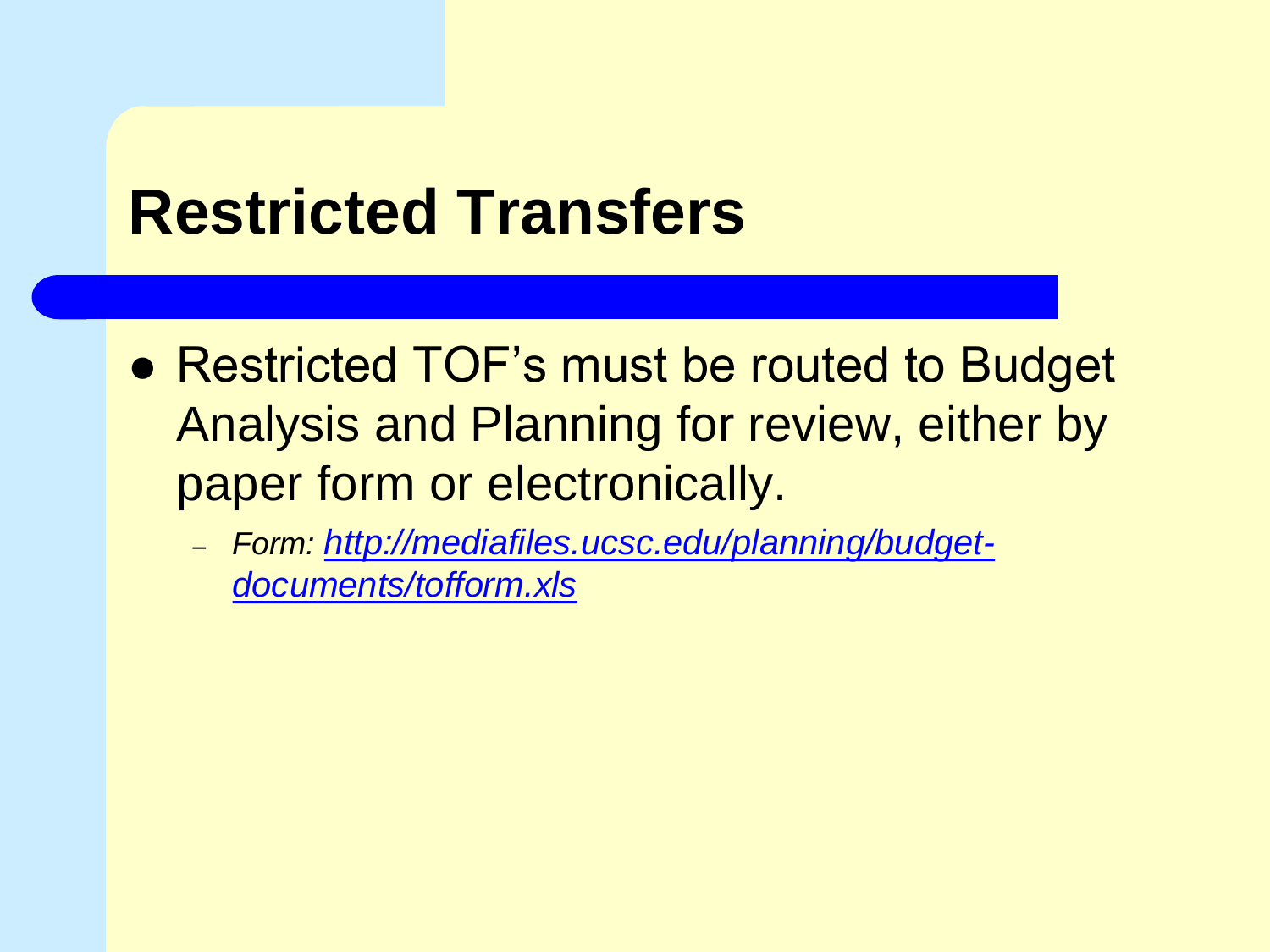### **Paper TOF Form**

#### **JOURNAL TYPE: XTOF**

#### TRANSFER OF FUNDS - SANTA CRUZ CAMPUS **FOR LOCAL USE ONLY**

|                 |                           |             | <b>DOCUMENT NUMBER</b> |                      |             | <b>TRAN DATE</b> | <b>DOC TOTAL</b>         |     | <b>PREPARER</b>                               | <b>EXTENSION</b> |
|-----------------|---------------------------|-------------|------------------------|----------------------|-------------|------------------|--------------------------|-----|-----------------------------------------------|------------------|
|                 |                           |             |                        |                      |             | 12-Sep-2015      | 40,000.00                |     | Your Name Here                                | 9-1234           |
|                 |                           |             |                        |                      |             |                  |                          |     |                                               |                  |
| <b>SEQ</b>      | c                         | <b>FUND</b> | <b>ORGN</b>            | <b>ACCT</b>          | <b>PROG</b> | <b>ACTIV</b>     | $\overline{\phantom{0}}$ | $+$ | <b>DESCRIPTION (35 CHARACTERS)</b>            | <b>DOC REF</b>   |
| 1               | х                         | 19900       | 402700                 | B03000               |             |                  | 20,000.00                |     | To 441234 - Prof Green 2015 seminar           | <b>HU030</b>     |
| $\overline{2}$  | х                         | 19900       | 441234                 | B03000               |             |                  |                          |     | 20,000.00 Fr 402700 - Prof Green 2015 seminar | <b>HU030</b>     |
| 3               | х                         |             |                        |                      |             |                  |                          |     |                                               |                  |
| $\overline{4}$  | X                         |             |                        |                      |             |                  |                          |     |                                               |                  |
| 5               | х                         |             |                        |                      |             |                  |                          |     |                                               |                  |
| 6               | X                         |             |                        |                      |             |                  |                          |     |                                               |                  |
| $\overline{7}$  | X                         |             |                        |                      |             |                  |                          |     |                                               |                  |
| 8               | х                         |             |                        |                      |             |                  |                          |     |                                               |                  |
| 9               | X                         |             |                        |                      |             |                  |                          |     |                                               |                  |
| 10 <sub>1</sub> | х                         |             |                        |                      |             |                  |                          |     |                                               |                  |
| 11              | $\boldsymbol{\mathsf{x}}$ |             |                        |                      |             |                  |                          |     |                                               |                  |
| 12              | х                         |             |                        |                      |             |                  |                          |     |                                               |                  |
| 13              | х                         |             |                        |                      |             |                  |                          |     |                                               |                  |
| 14              | х                         |             |                        |                      |             |                  |                          |     |                                               |                  |
| 15              | x                         |             |                        |                      |             |                  |                          |     |                                               |                  |
| 16              | х                         |             |                        |                      |             |                  |                          |     |                                               |                  |
| 17              | X                         |             |                        |                      |             |                  |                          |     |                                               |                  |
| 18              | х                         |             |                        |                      |             |                  |                          |     |                                               |                  |
| 19              | х                         |             |                        |                      |             |                  |                          |     |                                               |                  |
| 20              | x                         |             |                        |                      |             |                  |                          |     |                                               |                  |
| <b>APPROVAL</b> |                           |             |                        | Authorized Signature |             |                  | 20,000.00                |     | 20,000.00 P&B APPROVAL                        |                  |

To Professor Green for Fall 2015 Research Seminar per VC Jones 08/30/15 email.

Your Name, Your Department, Your Contact Information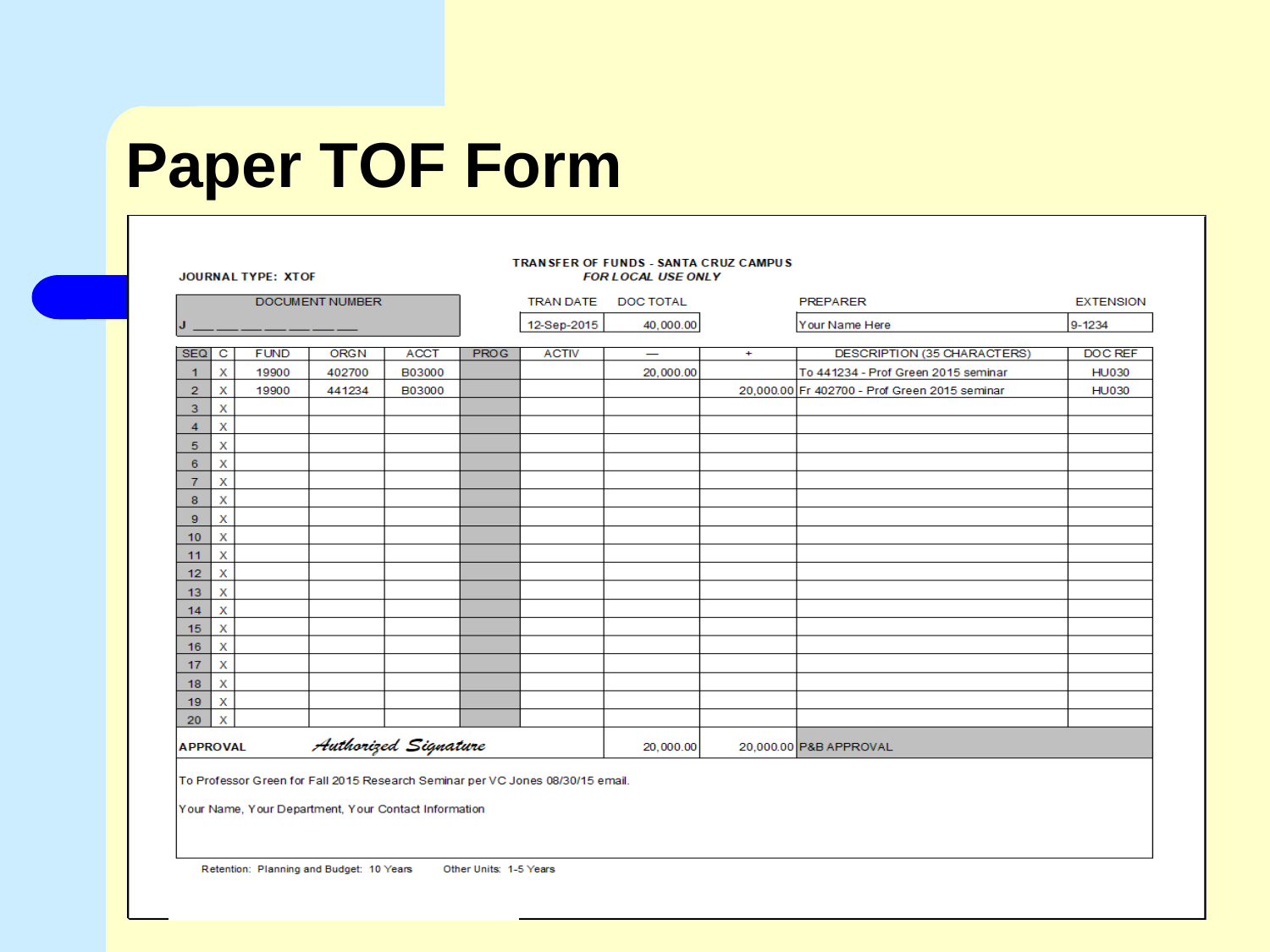#### **Unallowable Transfers**

- ⚫ Lottery funds (18082-18087 and 20590-20593) must remain in program 40 and/or 43.
- ⚫ 19900 State Funds cannot transfer to program codes 61 (UNEX) or 76 (Auxiliary Enterprises).
- IT fund 19917 cannot transfer out of ITS orgs.
- ⚫ Student Academic Preparation Program fund 19924 must stay in program code 62 (Public Service).
- Tuition Outlay fund 20095 may not be used for research (44-59) or public service (62).
- Off-The-Top (OTT) fund 69750 cannot be transferred to programs 97-99 (Plant Construction).
- ⚫ Auxiliary Enterprise funds (70000-74999) must remain in program 76.
- ⚫ No funds may be transferred out of Student Financial Aid program 78 (you can only transfer in).
- ⚫ **No cross fund transfers are allowed – TOFs must balance by fund.**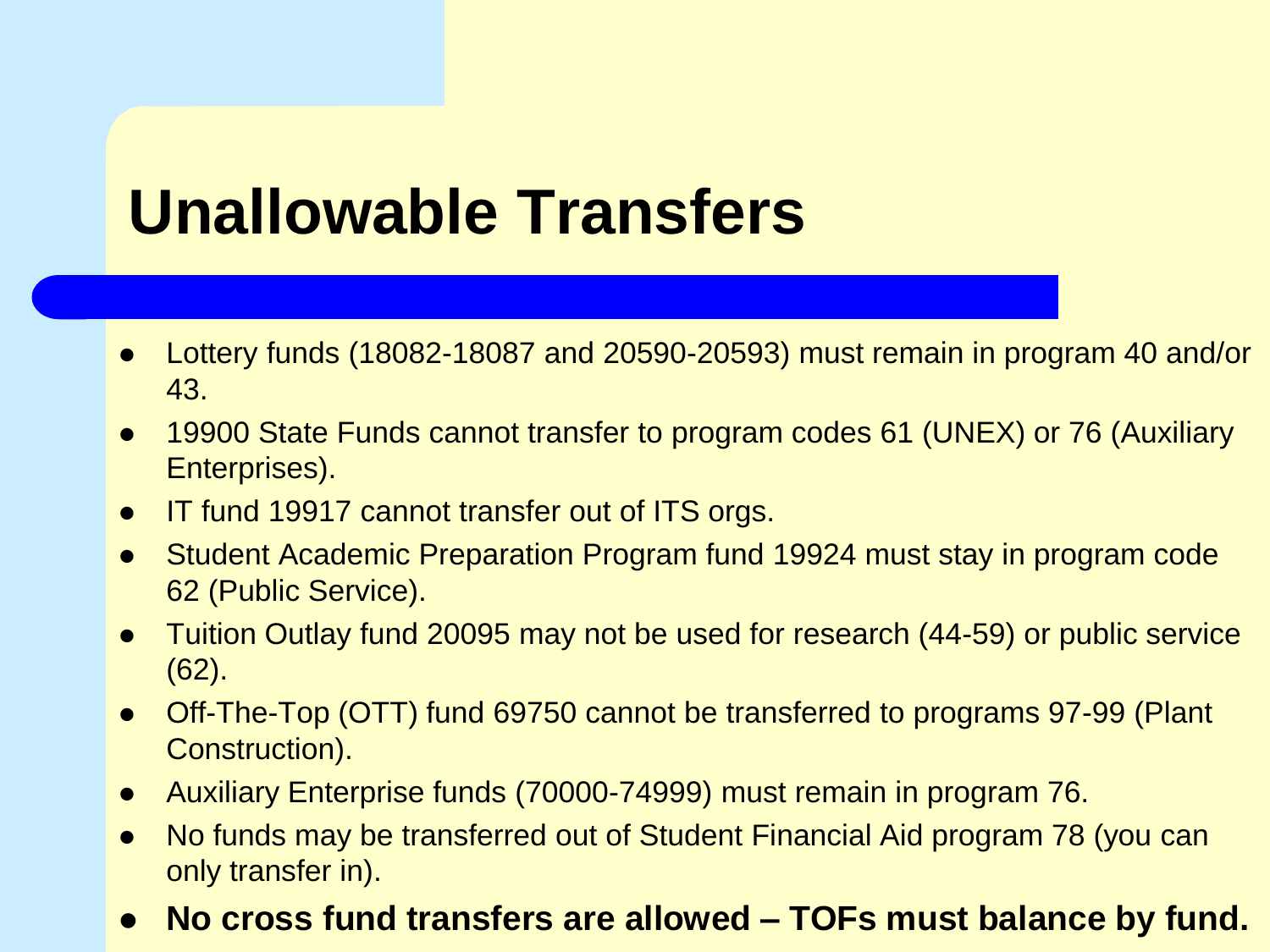#### **Transfer of Funds (TOF) Processing**

- ⚫ Transfer of Funds Journals are *temporary* budget adjustments which affect the *current year* budget in *FIS only.*
- ⚫ TOFs use the Banner Screen FZAJVCD.
- + Increases budget
- ⚫ Decreases budget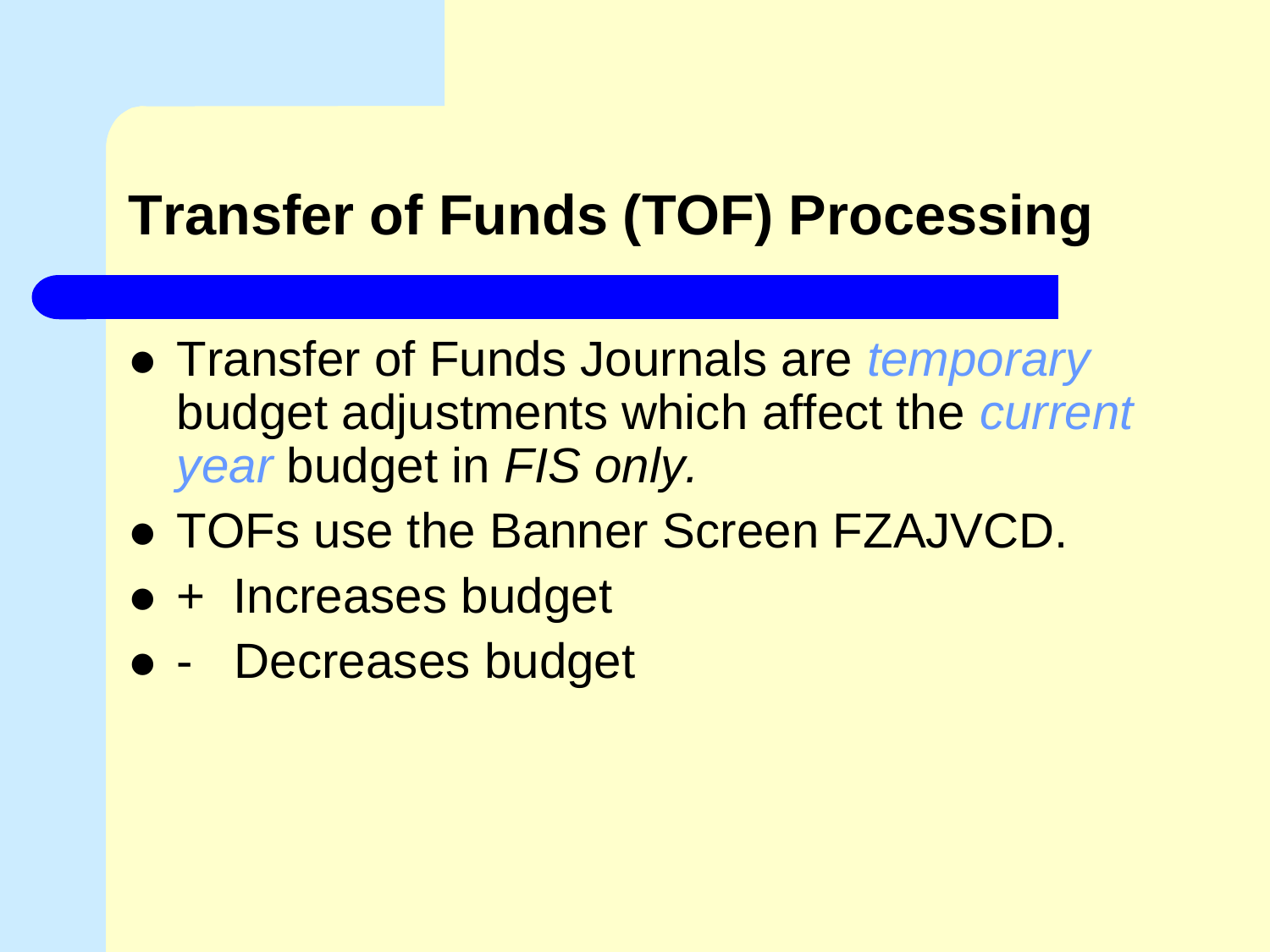### **FZAJVCD**

- FIS Banner input screen for all journal vouchers except encumbrance liquidations.
- REMEMBER One rule class code per Journal
- ⚫ Document Number
	- automatically assigned
- **Activity Date** 
	- defaults to current date
	- May enter prior period date if that period is still open.
	- period remains open 7 working days after last day of month.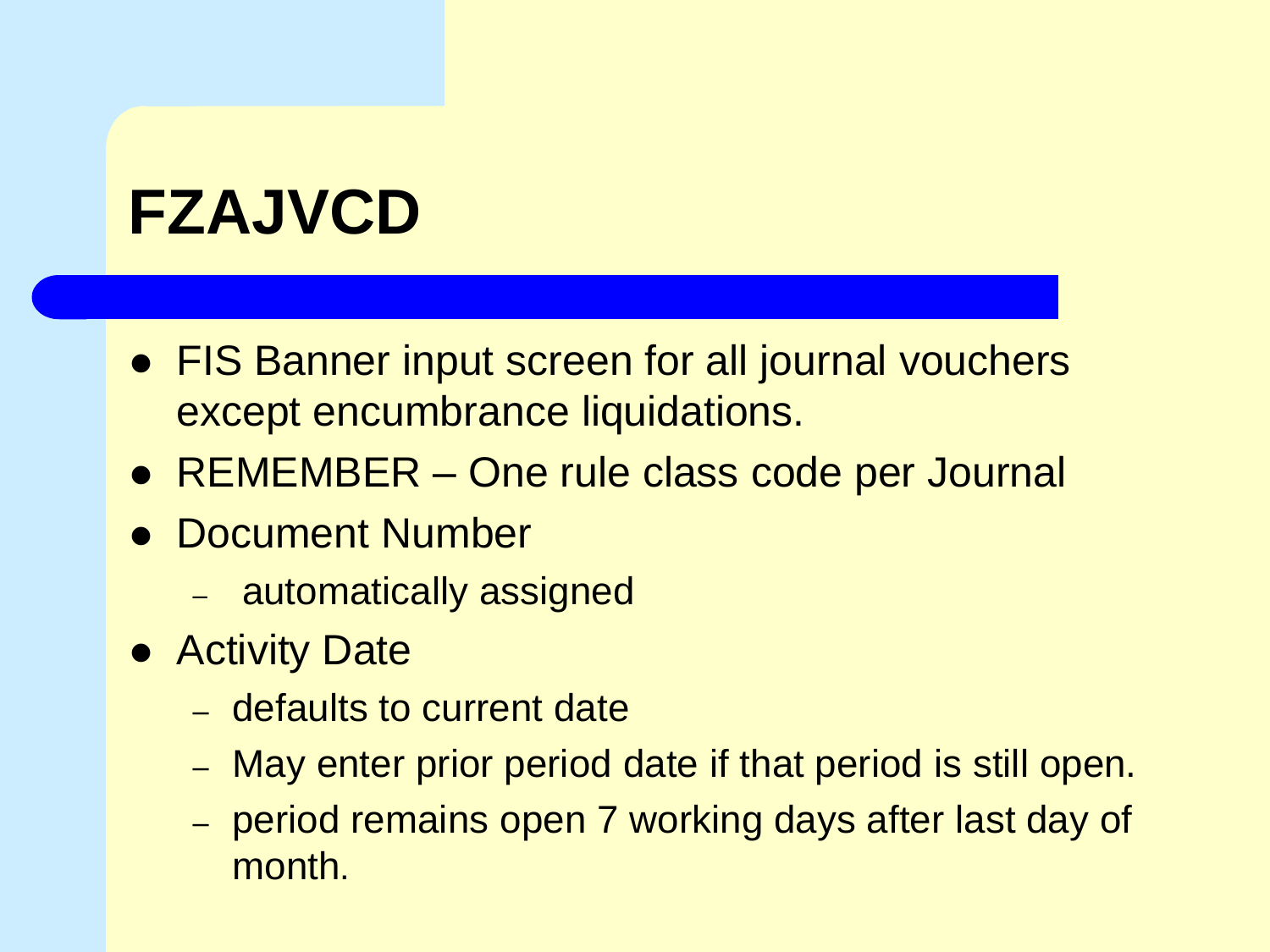#### **FZAJVCD continued**

#### ● Document Total

- Equals the absolute value of the journal
	- total of all Debits and all Credits irrespective of sign (+/-).

#### ⚫ Document Text

- Required Document cannot be completed without it
- Specific requirements are listed on *Quick Reference* Cheat Sheet.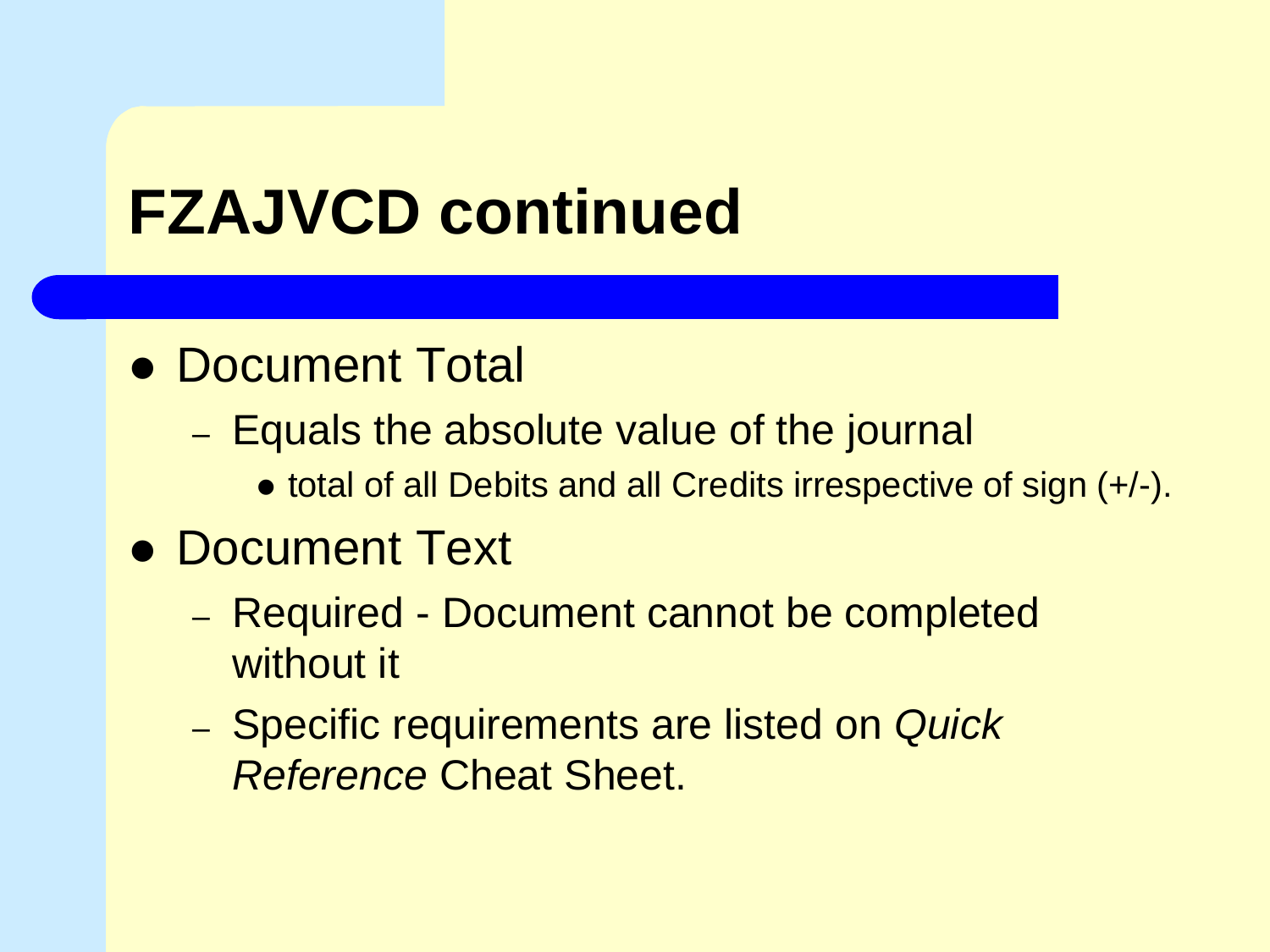## **FZAJVCD continued**

- Budget Adjustments must balance by Fund.
- ⚫ DocReference
	- Five character, unit assigned code comprised of the two character unit alpha code plus 3 alpha numeric characters (ie Accounting - AC005**)**

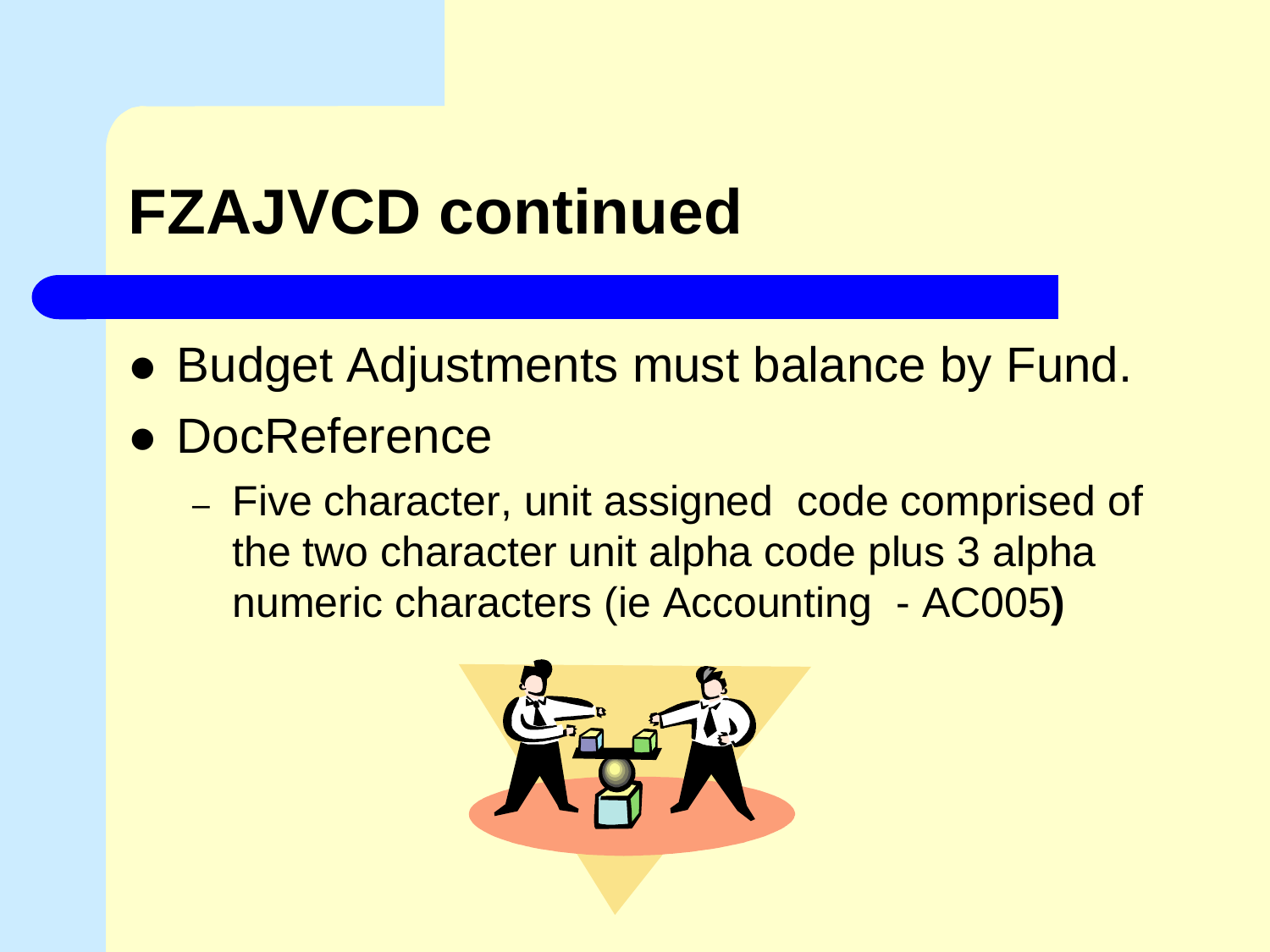## **Unapproved Journal Vouchers**

- ⚫ Banner screen **FZIJVCD**
- ⚫ Lists unapproved/suspended Journal Vouchers
	- $-$  1) If you exit a Journal and forget to write down the doc  $#$
	- 2) If you want to see if you have any outstanding journals that need to be approved.
- ⚫ Query on Amount, Date, or User Id

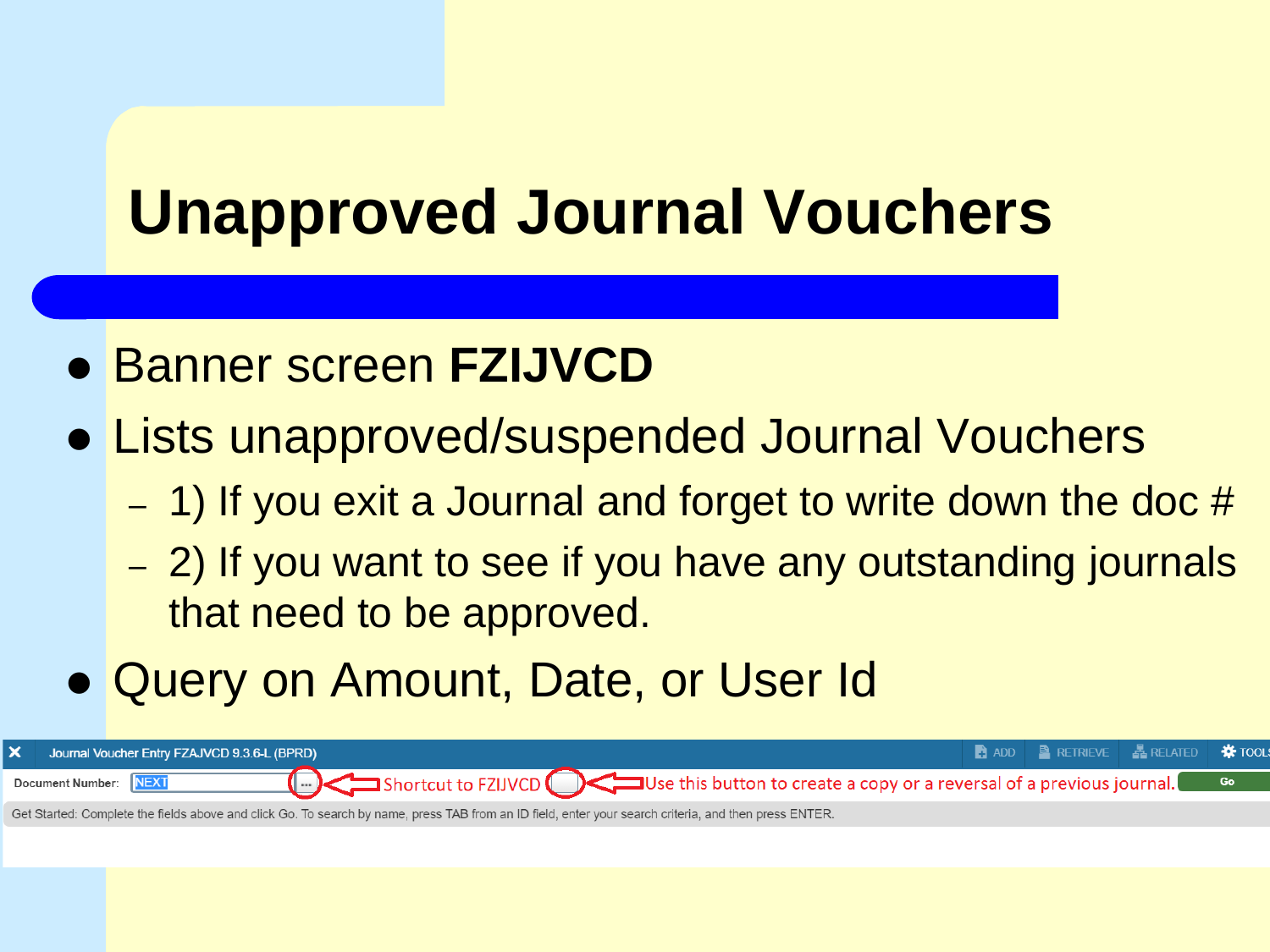# **Tracing Approved TOFs and TOEs**

- ⚫ TOFs and TOEs are Journal Vouchers
	- Document numbers start with "J".
- ⚫ Navigate to FGIDOCR
	- Displays the entries and document text on completed and approved JVs (including descriptions).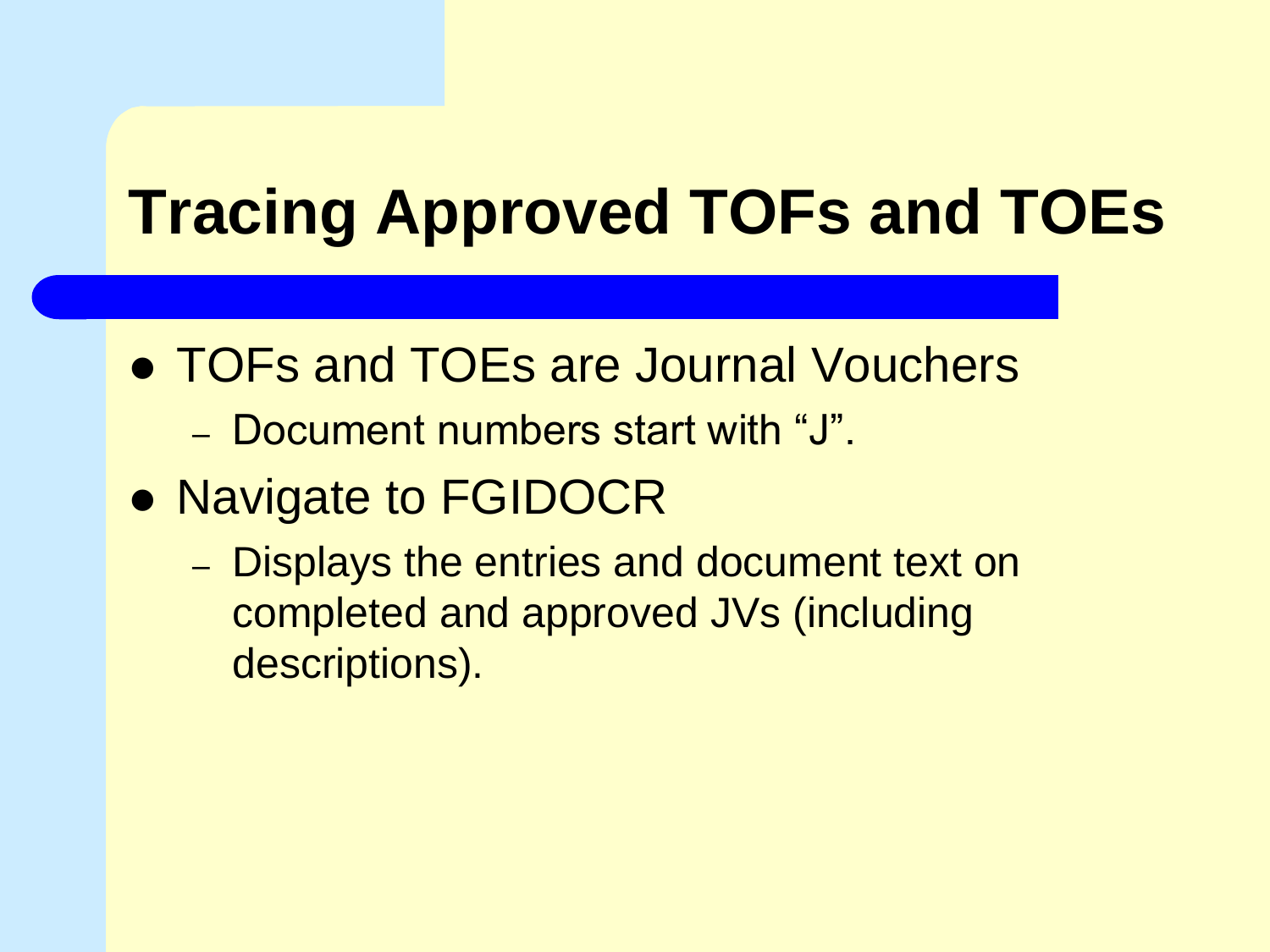#### **Budget Status - Organization**

#### ⚫ Navigate to **FGIBDST**

- Operating Ledger balances of the data-enterable FOAPAL
- Current balance or balance at end of any closed fiscal period
- Portal to Transaction Detail

\*Instructions for using FGIBDST are available at [https://financial.ucsc.edu/Pages/FIS\\_User\\_Manual.aspx#rbs\\_fgibdst](https://financial.ucsc.edu/Pages/FIS_User_Manual.aspx#rbs_fgibdst)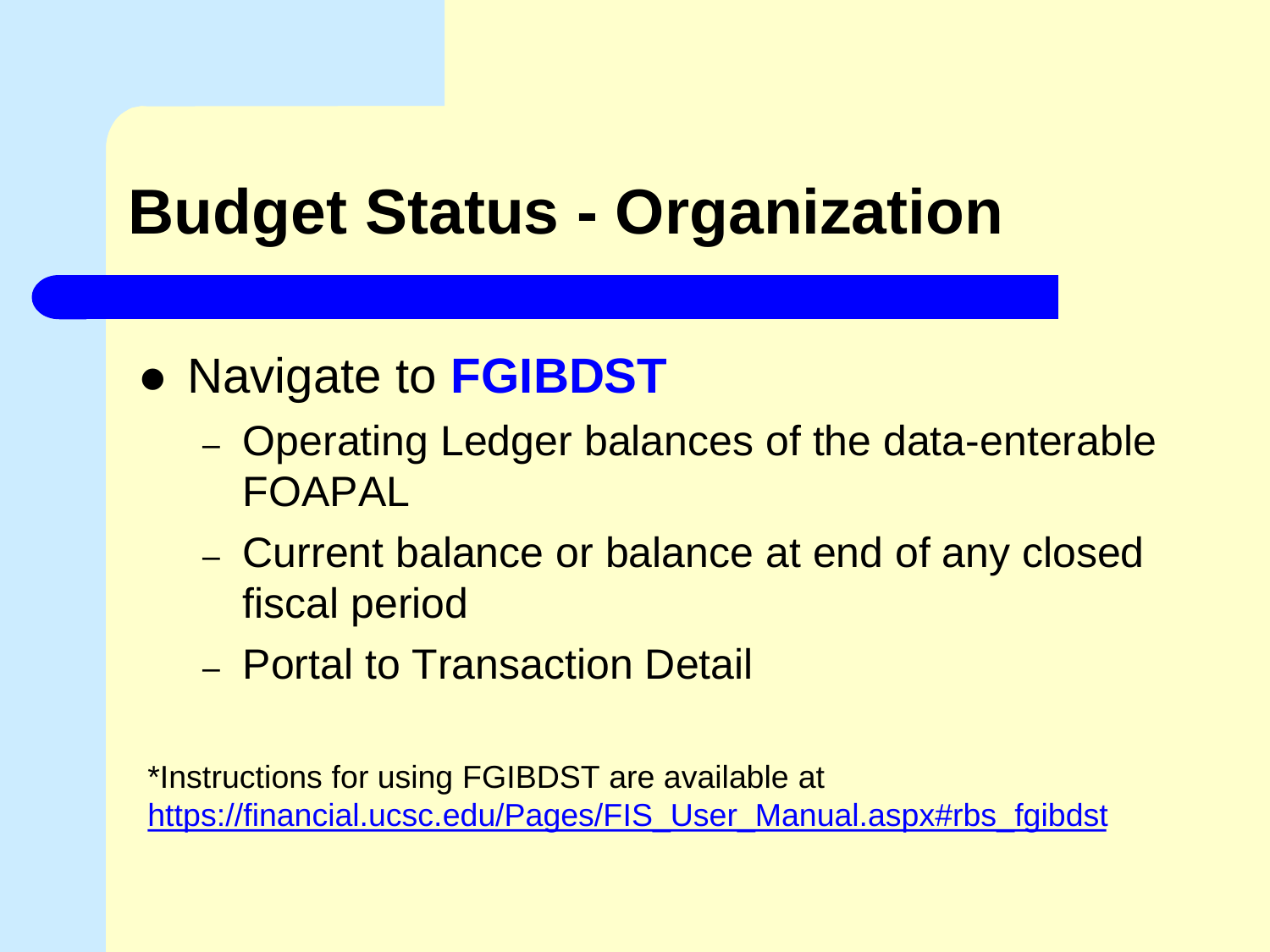# **FIS Operating Ledger**

- Budget Ledger (Adj Budget)
	- contains projections of revenues and expenses (i.e. budgets) for the entire fiscal year
- ⚫ Financial Ledger (YTD Activity)
	- contains actual year-to-date revenues and expenses.
- Encumbrance Ledger (Commitments)
	- contains POs, other liens

*The same FOAPALs are used in each ledger.*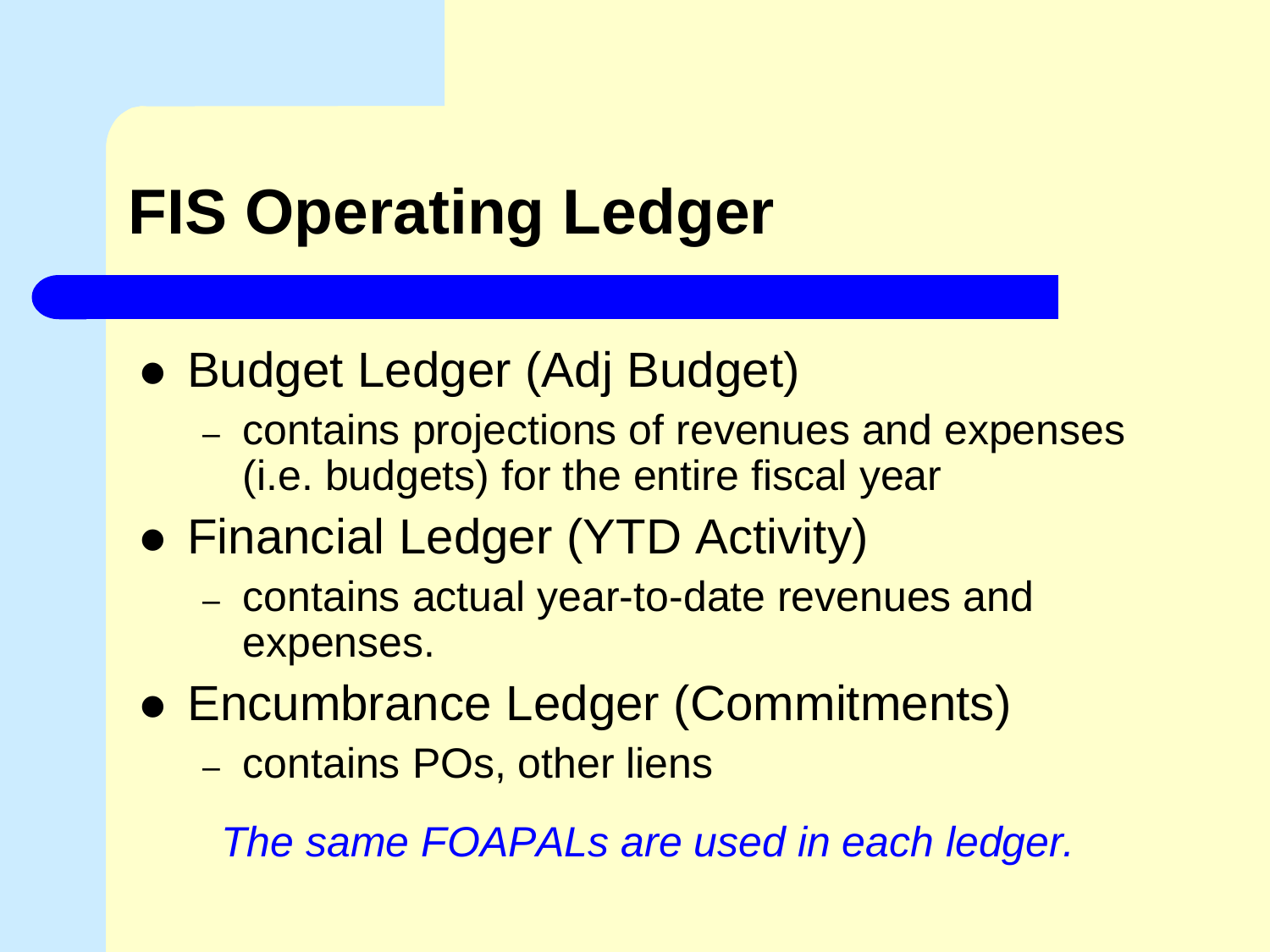#### **Transaction Detail**

- ⚫ From FGIBDST drill *down* (F3) to **FGITRND**
	- From Budget column
		- ⚫ *Budgeted* revenues & expenditures
	- From YTD column
		- ⚫ *Actual* revenues & expenditures
	- From the Budget Commitment column
		- ⚫ *Posted* requisitions, purchase orders, liens
- May query on selected Fiscal Period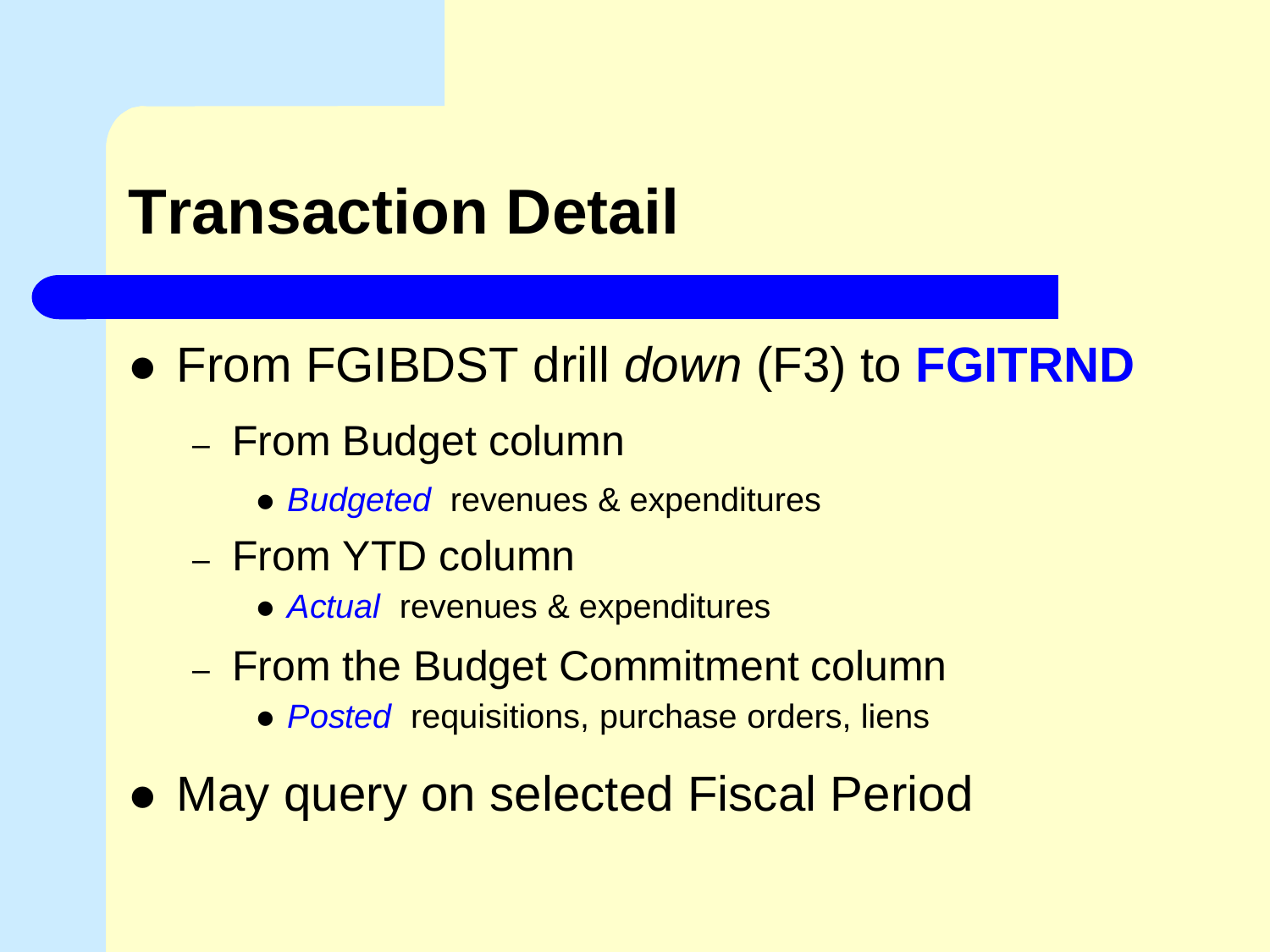#### **FGITRND** - **Fields**

| <b>Date</b>        | <b>Date Document was entered</b>    |
|--------------------|-------------------------------------|
| <b>Type</b>        | <b>Rule Class</b>                   |
| <b>Document</b>    | <b>Document Number</b>              |
| <b>Description</b> | <b>Vendor/Requestor/Description</b> |
| <b>Field</b>       | Ledger where posted                 |
| D/C                | <b>Sign indicator</b>               |
| <b>Total</b>       | <b>Total of transactions listed</b> |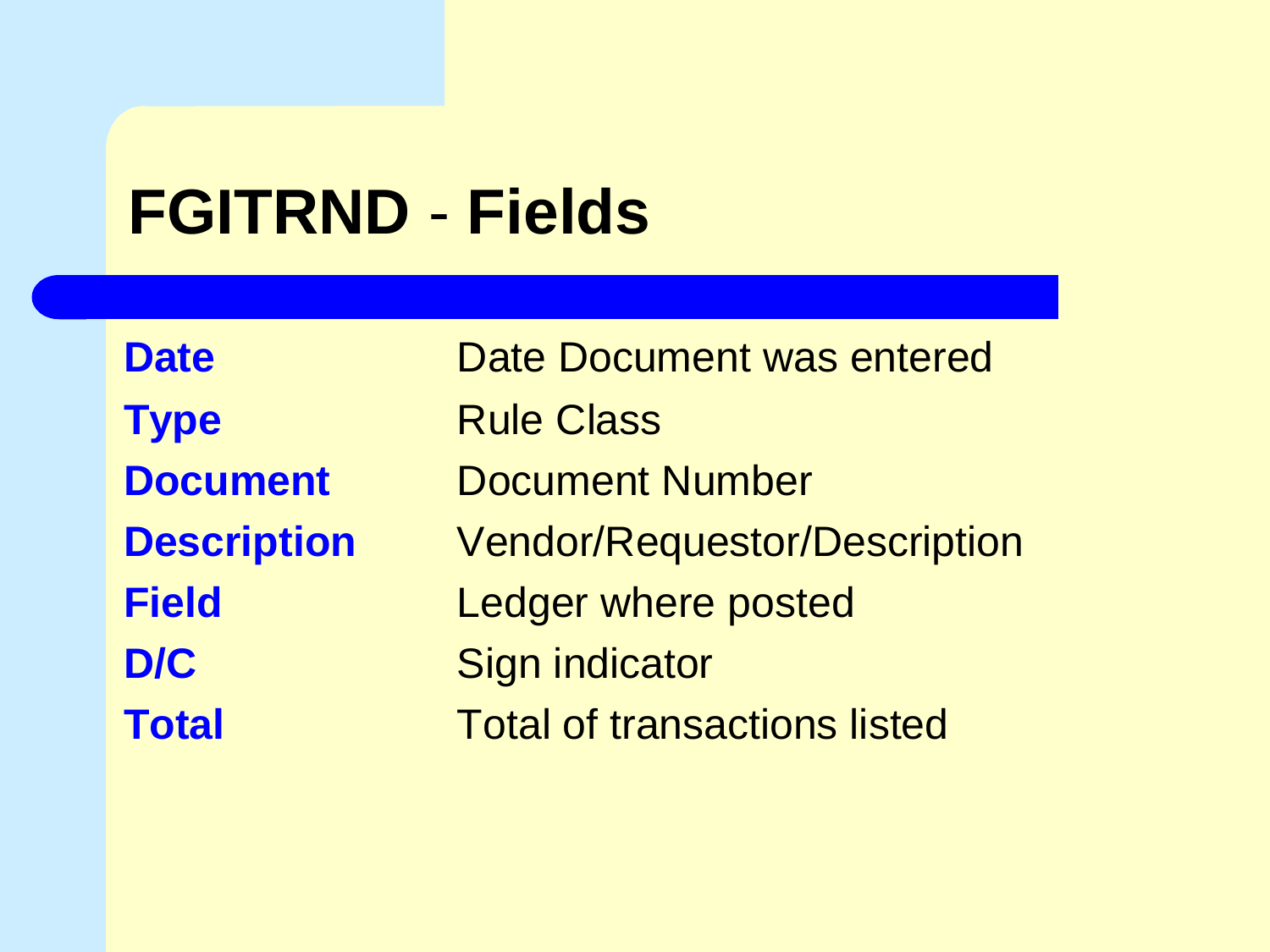## **Office of Record**

#### ⚫ Retain paper/PDF records of the transaction

- FIVE YEARS after the end of the Fiscal Year in which it was produced for *Non*-Governmental and *Non-*Contract & Grant Funds
	- EX: Transaction Date 01/31/05, Destroy Date 06/30/10
- Government and Contract & Grant funds please check retention schedules from the Extramural Funds Office
- Paper transfers to BAP require document reference code beginning with the Unit Alpha [Code.\(http://planning.ucsc.edu/budget/Toolkit/coa/UNIT\\_](http://planning.ucsc.edu/budget/Toolkit/coa/UNIT_ALPHA_CODES.pdf) ALPHA\_CODES.pdf)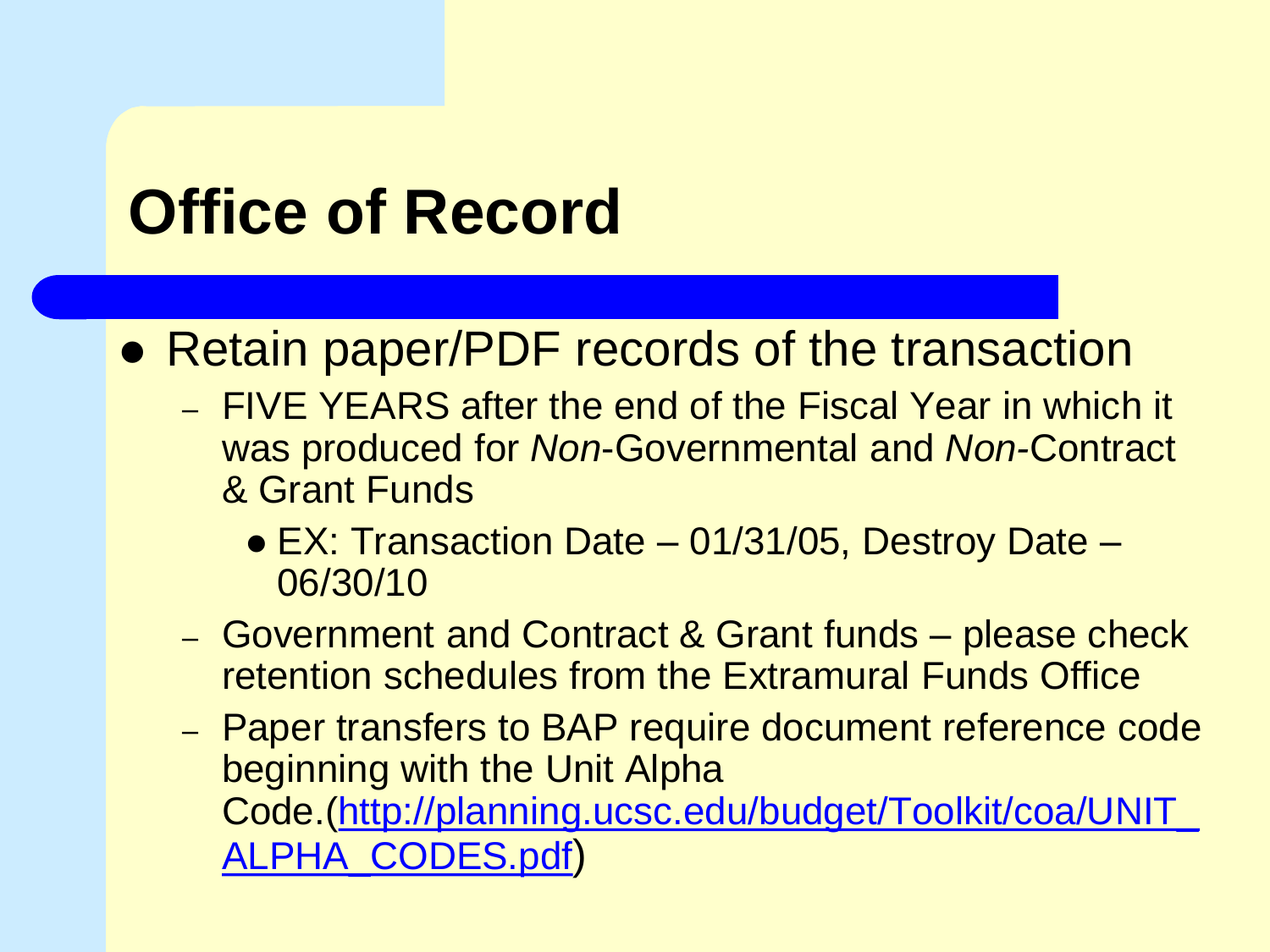# **TOF Exercises- Post training**